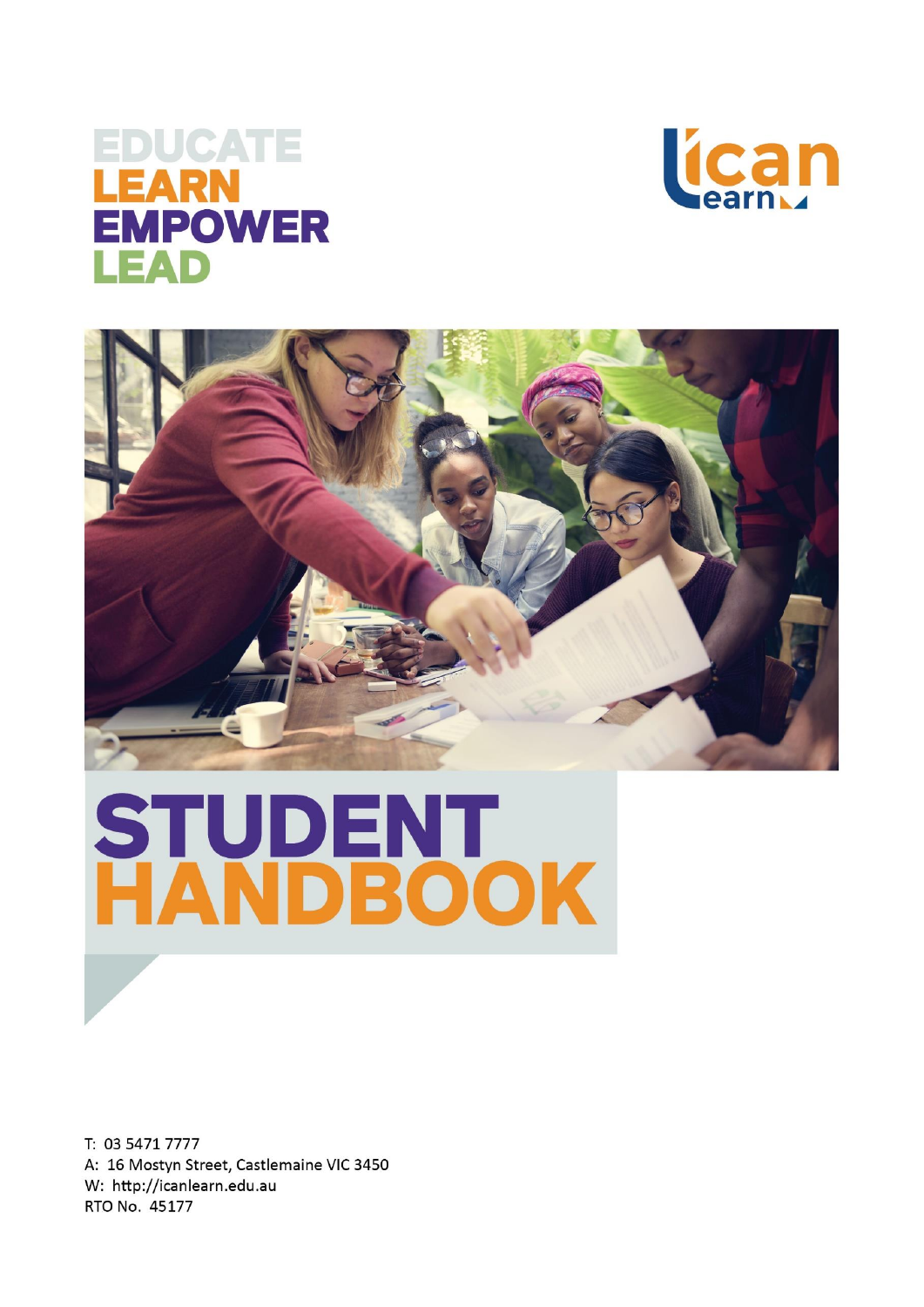

**Educate. Learn. Empower. Lead** 

# **Student Handbook**

# **Table of Contents**

| <b>SECTION 1</b> |  |
|------------------|--|
| <b>SECTION 2</b> |  |
| <b>SECTION 3</b> |  |
| <b>SECTION 4</b> |  |
| 4.1              |  |
| 4.2              |  |
| 4.3              |  |
| 4.4              |  |
| 4.5              |  |
| 4.6              |  |
| <b>SECTION 5</b> |  |
| 5.1              |  |
| 5.2              |  |
| 5.3              |  |
| 5.5              |  |
| 5.6              |  |
| 5.7              |  |
| <b>SECTION 6</b> |  |
| 6.1              |  |
| 6.2              |  |
| <b>SECTION 7</b> |  |
| 7.1              |  |
| 7.2              |  |
| 7.3              |  |
| 7.4              |  |
| 7.5              |  |
| 7.6              |  |
| 7.7              |  |
| 7.8              |  |
| 7.9              |  |
| 7.10             |  |
| 7.11             |  |
| 7.12             |  |
| 7.13             |  |
| 7.14             |  |
| 7.15             |  |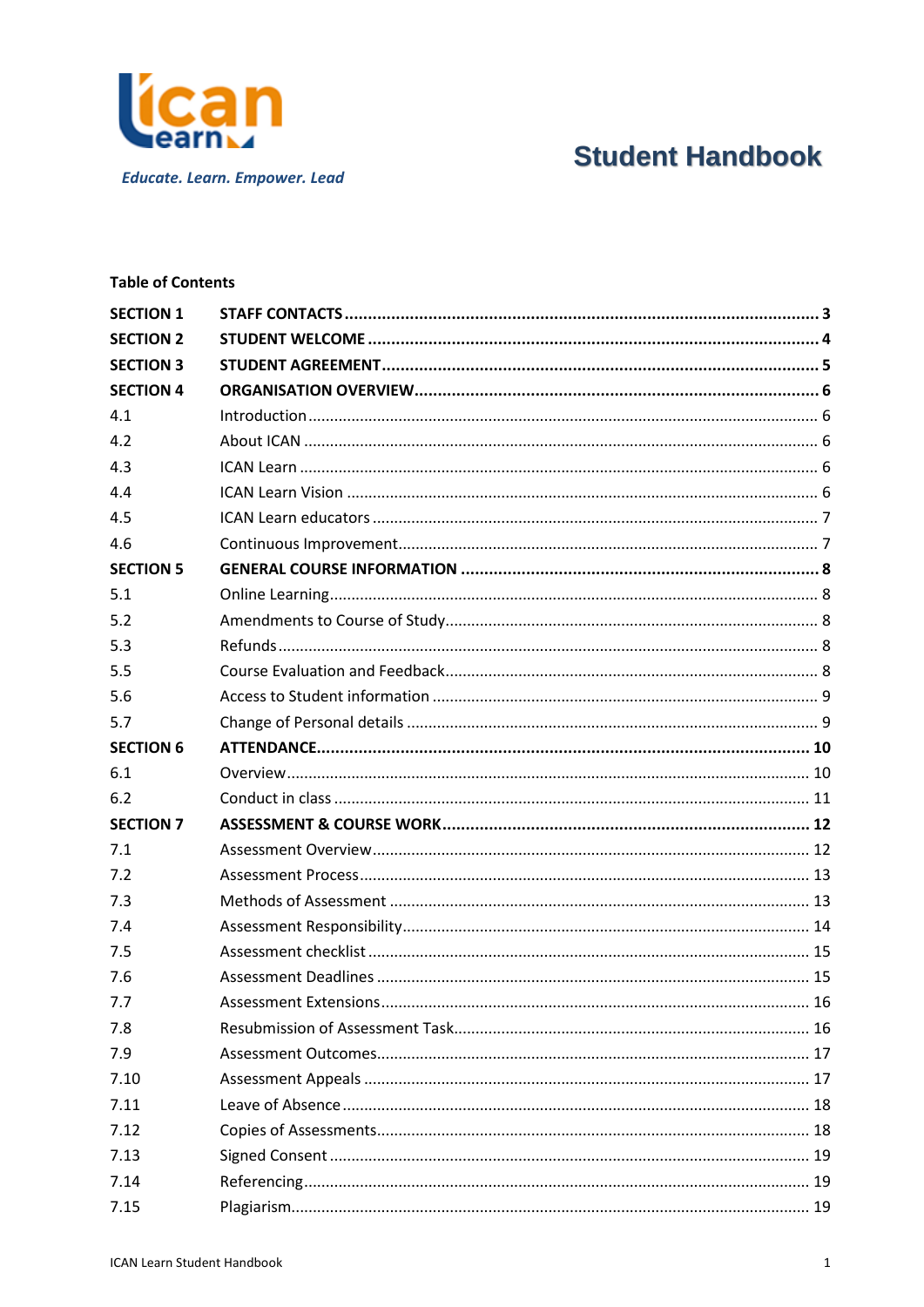

**Educate. Learn. Empower. Lead** 

# **Student Handbook**

| <b>SECTION 8</b>  |                                                                   |  |
|-------------------|-------------------------------------------------------------------|--|
| 8.1               |                                                                   |  |
| <b>SECTION 9</b>  |                                                                   |  |
| 9.1               |                                                                   |  |
| 9.2               |                                                                   |  |
| <b>SECTION 10</b> |                                                                   |  |
| <b>SECTION 11</b> |                                                                   |  |
| 13.1              |                                                                   |  |
| 13.2              |                                                                   |  |
| 13.3              |                                                                   |  |
| <b>SECTION 12</b> |                                                                   |  |
| <b>SECTION 13</b> |                                                                   |  |
| <b>SECTION 14</b> |                                                                   |  |
| 14.2              |                                                                   |  |
| 14.3              |                                                                   |  |
| 14.4              |                                                                   |  |
| 14.5              |                                                                   |  |
| <b>SECTION 15</b> |                                                                   |  |
| <b>APPENDIX 1</b> | THE AUSTRALIAN FINANCIAL COUNSELLING CODE OF ETHICAL PRACTICE  35 |  |
| <b>APPENDIX 2</b> |                                                                   |  |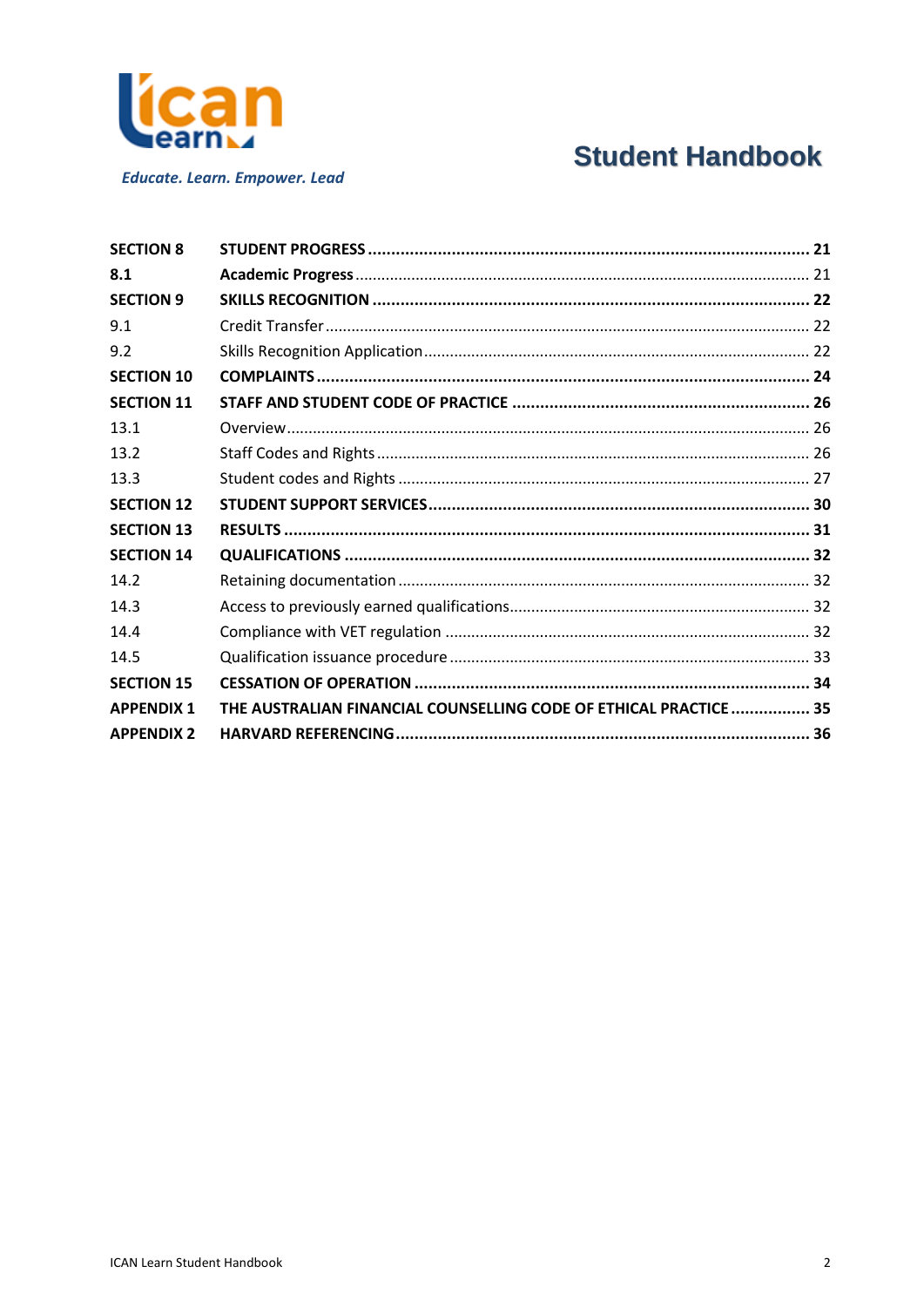

# <span id="page-3-0"></span>**SECTION 1 STAFF CONTACTS**

#### **ICAN Learn Contact Information**

| <b>Address</b>            | Head Office: 209 Buchan Street, Bungalow QLD 4870; PO BOX 946<br>Bungalow 4870 |
|---------------------------|--------------------------------------------------------------------------------|
| <b>Operations address</b> | 16 Mostyn Street Castlemaine Vic 3450                                          |
| <b>Telephone</b>          | 03 5471 7777                                                                   |
| <b>Contact</b>            | <b>ICAN Learn Administration</b><br>administration@icanlearn.edu.au            |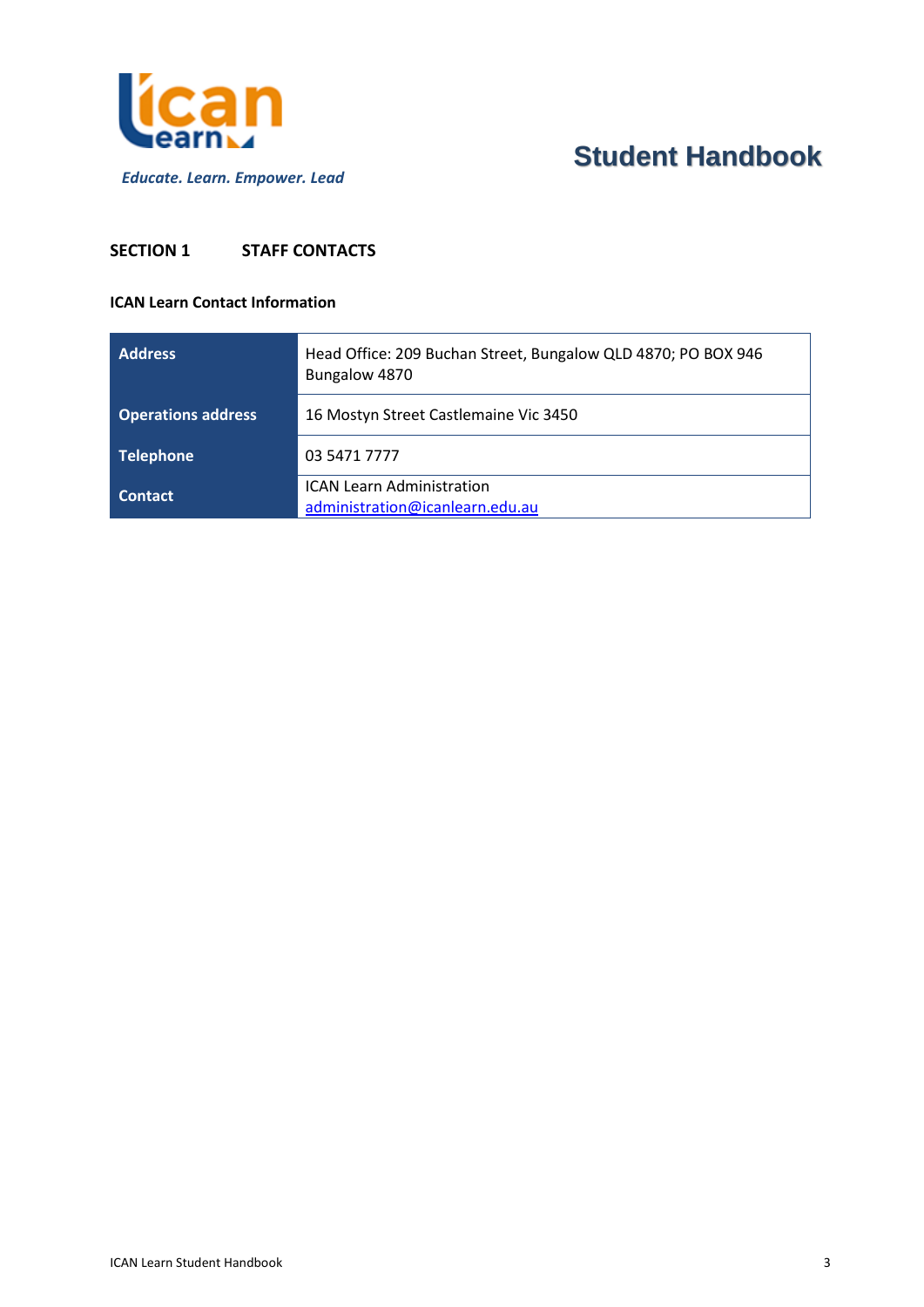

# <span id="page-4-0"></span>**SECTION 2 STUDENT WELCOME**

#### Dear Student

Congratulations on your enrolment with ICAN Learn! We look forward to you taking part in studies with us and the opportunity to provide you withy quality education.

Many people from low-socioeconomic backgrounds are marginalised and are not afforded their financial rights as consumers and members of society. ICAN Learn strives to empower people for change and develop their capacity to be in charge of financial and other choices and share that knowledge with their families and communities. You will be an instrument for them to improve their lives and outcomes.

ICAN Learn strives to give you the best learning experience possible through our teachers, all of whom are experienced in their fields of practice. ICAN Learn teachers provide study support throughout all aspects of the course and facilitate a variety of ways to learn.

ICAN Learn prides itself on our approach to real education linked industry.

ICAN Learn expects you to commit to the learning process and that you will communicate challenges that risk success, should these arise, to enable us to assist you to jump those hurdles. We pride ourselves in assisting you to achieve success! Please talk to us if you are experiencing challenges that impact your studies.

This student handbook is your guide, and it is important that you are familiar with its content. We ask you to sign the Student Handbook agreement to acknowledge that you have read this information and are prepared to abide by it.

We look forward to working with you on your professional journey.

# *The ICAN Learn team*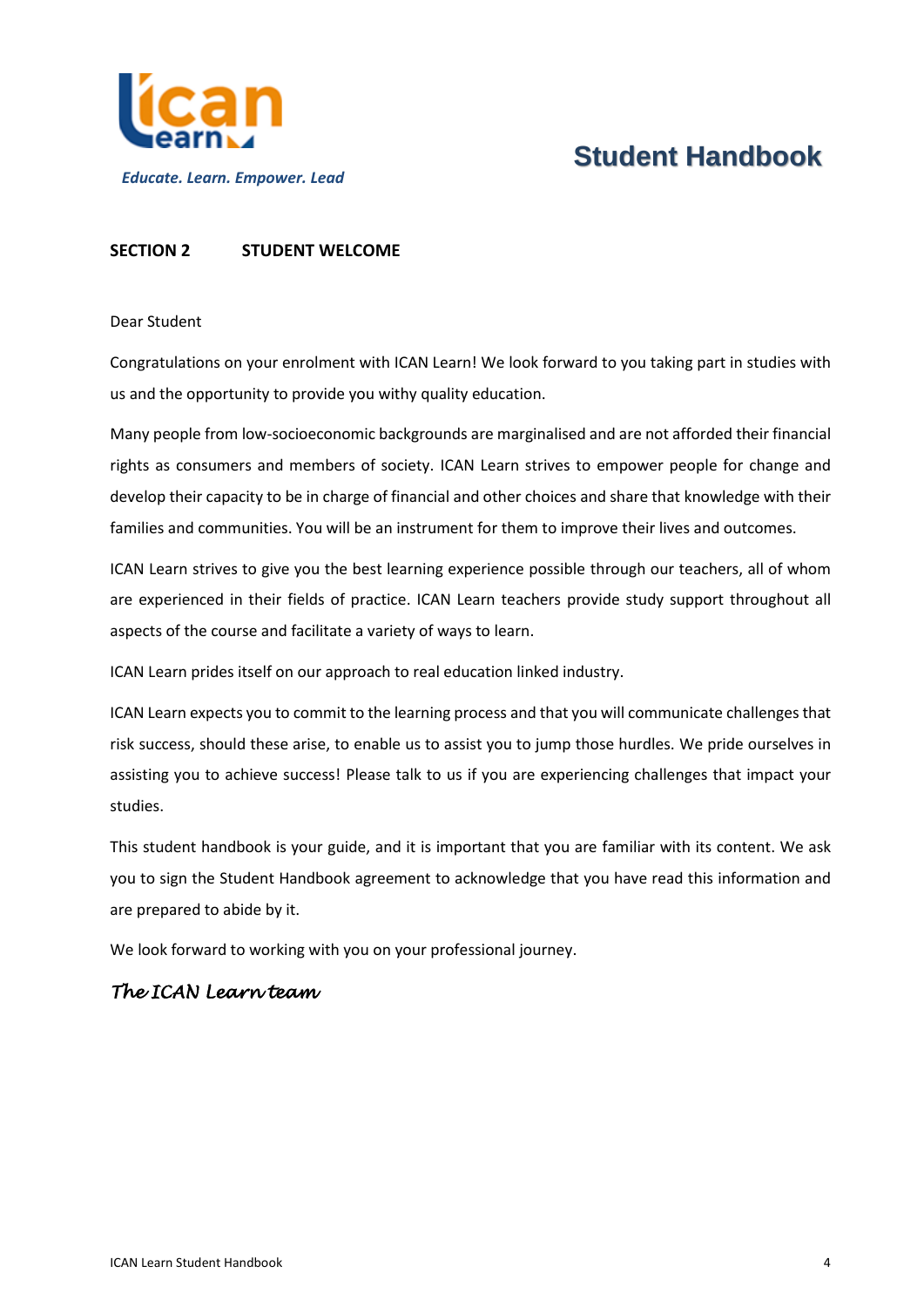

# <span id="page-5-0"></span>**SECTION 3 STUDENT AGREEMENT**

You will be given a copy of this form by administration when you enrol with ICAN Learn and commence your course.

ICAN Learn expects students to read this handbook and keep if for future reference. It is also available on the ICAN Learn website or on request from [administration@icanlearn.edu.au](mailto:administration@icanlearn.edu.au)

| <b>AGREEMENT - STUDENT HANDBOOK</b>                                                                                                                                                  |
|--------------------------------------------------------------------------------------------------------------------------------------------------------------------------------------|
| I Click or tap here to enter text.<br>(Enter your name)                                                                                                                              |
| Student ID: Click or tap here to enter text.<br>(Enter the student ID given to you at enrolment)                                                                                     |
| Have read and understand the content of the Student Handbook.<br>I agree to abide by these guidelines to assist ICAN Learn to give me the best opportunity to complete<br>my course. |
| <b>Date:</b> Click or tap to enter a date.                                                                                                                                           |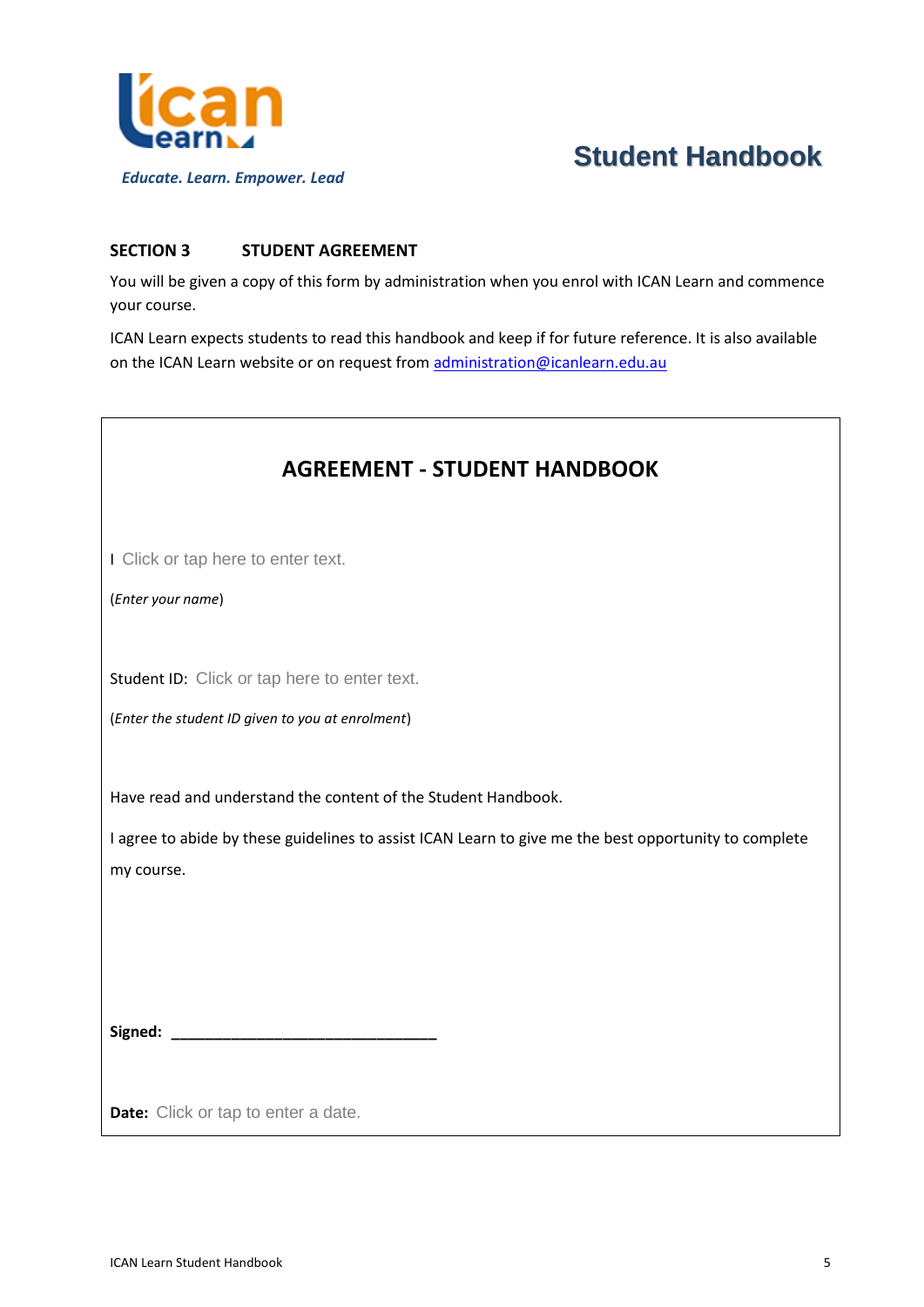

# <span id="page-6-0"></span>**SECTION 4 ORGANISATION OVERVIEW**

#### <span id="page-6-1"></span>**4.1 Introduction**

ICAN Learn is a division of the Indigenous Consumer Assistance Network LTD (ICAN). Incorporated in 2007, ICAN has become a national leader in consumer advocacy, financial counselling, and literacy for Indigenous people. ICAN Learn is a Registered Training Organisation and provides ethical education to the broader financial well-being sector; fostering leadership and professional expertise.

### <span id="page-6-2"></span>**4.2 About ICAN**

Indigenous people living in regional and remote communities are one of the most disadvantaged consumer groups in Australia. A combination of limited English and financial literacy levels, a lack of services and an uncompetitive marketplace leave the Indigenous Australian population open to financial exploitation. Data collected by ICAN reveals that Indigenous people often fall prey to unscrupulous used car dealers, finance companies, payday lenders, telemarketers and door-to-door salespeople. In line with its vision to empower Indigenous consumers, ICAN aims to turn this situation around by providing Indigenous consumers with assistance to alleviate consumer detriment, education to make informed consumer choices and advocacy services to highlight and tackle Indigenous consumer disadvantage.

ICAN specialises in providing quality financial counselling and consumer advocacy services, financial capability and wellbeing, financial literacy education and other program development in partnership with key stakeholders.

#### <span id="page-6-3"></span>**4.3 ICAN Learn**

ICAN Learn supports ICAN's mission and vision to build the Indigenous financial counselling and capability workforce throughout Australia and develop the financial counselling and capability sector more broadly. ICAN Learn prides itself on industry focused education and the development of opportunities to develop and deliver professional development opportunities to financial counsellors across Australia.

#### <span id="page-6-4"></span>**4.4 ICAN Learn Vision**

#### **4.4.1 Mission**

ICAN Learn engages students in meaningful, industry focused education that empowers their lives and enables them to be confident in their professional development, through the provision of high quality education. *Educate. Learn. Empower. Lead.*

### **4.4.2 Values**

ICAN Learn delivers education with respect, understanding and consideration of you, the student using a quality framework that upholds standards of equity and access and the principles of social justice. *Real Education with Industry Connections*.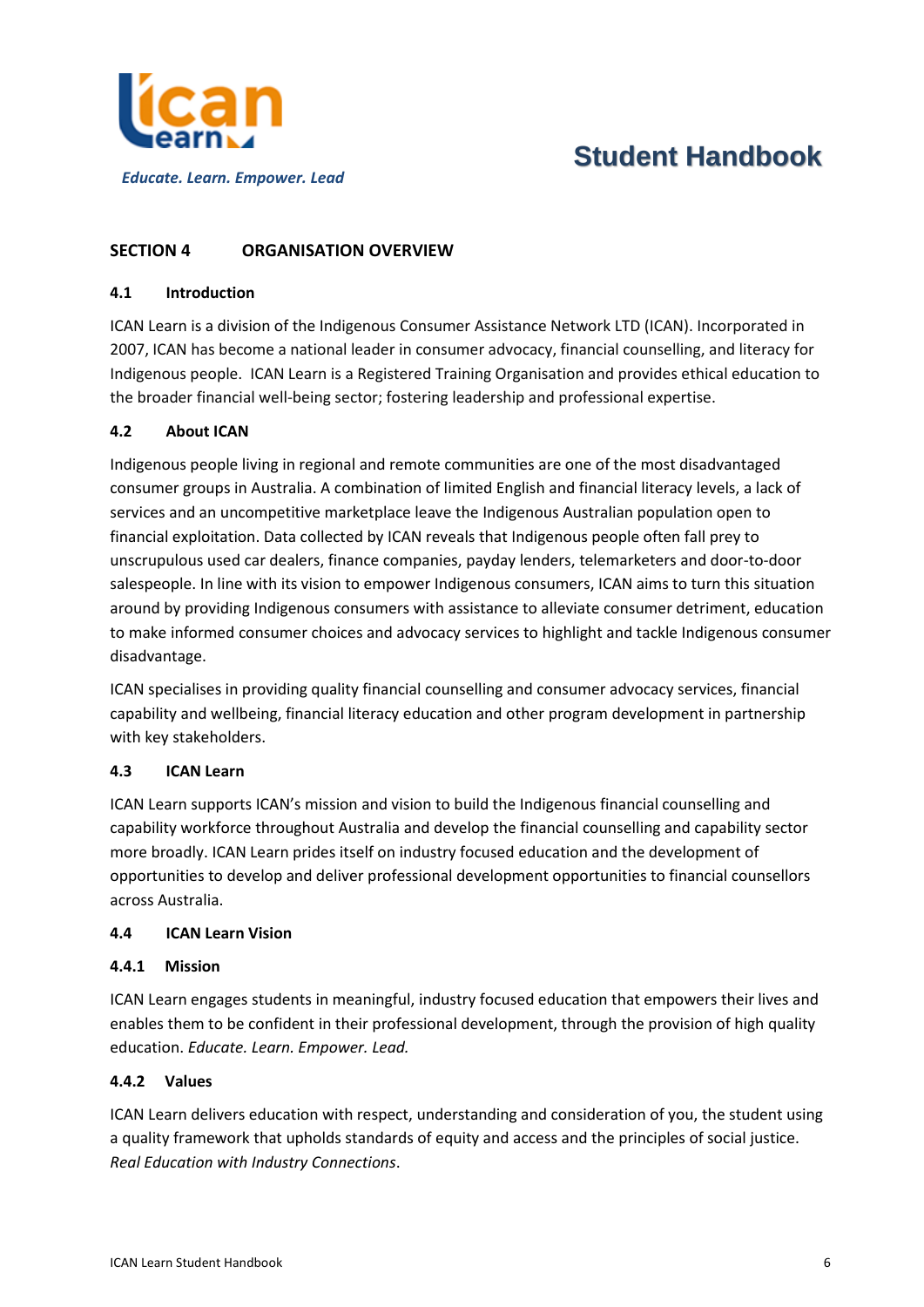

## **4.4.3 Objectives**

ICAN Learn empowers its learners to be the best, grow professionally and share their knowledge and understanding with consumers [clients] and peers [colleagues] focusing on the two-way education that is so vital for adult learning and development.

#### <span id="page-7-0"></span>**4.5 ICAN Learn educators**

ICAN Learn educators are qualified financial counsellors qualified in vocational education design, delivery and assessment, have current industry experience and expertise in the areas that they teach. ICAN Learn educators are committed to the ICAN Learn values, objectives and work closely with industry, financial capability and community services networks and financial counselling peak bodies across Australia ensuring that education and information is current and relevant.

#### <span id="page-7-1"></span>**4.6 Continuous Improvement**

ICAN Learn works in a framework of continuous improvement by having current resources and approaches to give students the best chance of future success. We achieve this through significant established relationships with financial counselling peak bodies throughout Australia, partnerships with agencies and organisations and financial counselling professionals we employ.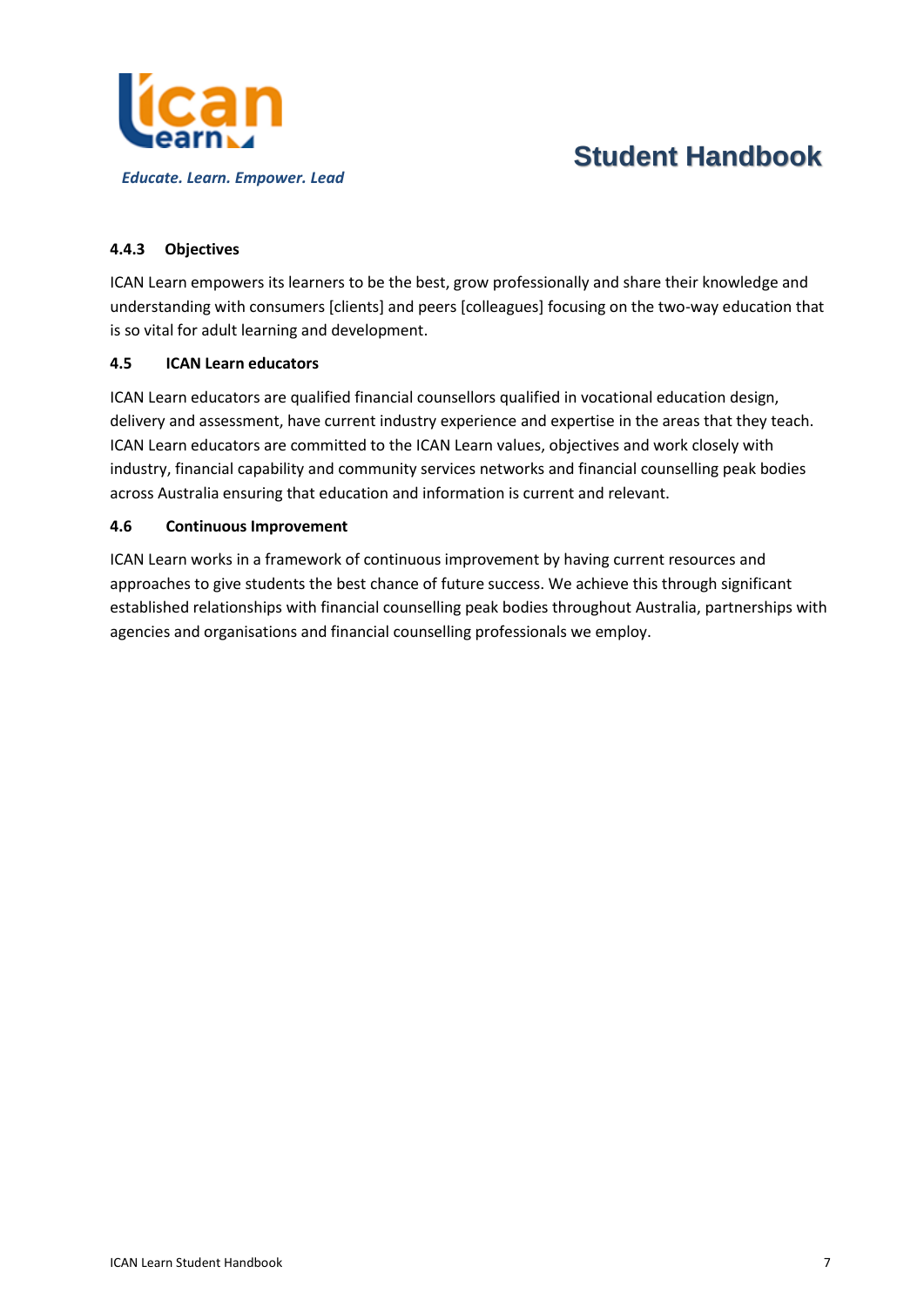

*Educate. Learn. Empower. Lead*

# <span id="page-8-0"></span>**SECTION 5 GENERAL COURSE INFORMATION**

### <span id="page-8-1"></span>**5.1 Online Learning**

ICAN Learn has implemented a strong live online learning approach to overcome the challenges of COVID-19, thereby ensuring that our preference for in person face-to-face delivery is maintained.

We use zoom to link with students every week to deliver live classes which are compulsory to attend. Links to sessions are sent by email to every student so that diary dates are booked in advance.

We use two online portals for resource and assessment management.

- 1. The school-network [ also known as e-lecta] for all downloadable resources, templates and other learning materials and reading /watching topical items of interest
- 2. Catapult learning resource and assessment portal

Emails for learning resources and additional materials come from the school-network.net ;sometimes these notifications go to junk or spam inboxes, so please check your junk or spam folders regularly throughout the enrolment process.

Teachers will communicate with the student via email. Notifications about any changes will come through this avenue. It is vital that we have an updated personal email address for communications; please let us know if your email preferences change. We cannot use work or organisational email addresses as these cause firewalling and non-delivery of email communication on a regular basis. If you do not have a personal email address, please create either a Gmail or Hotmail email address for the purposes of study. Students must check their email at least weekly.

### <span id="page-8-2"></span>**5.2 Amendments to Course of Study**

If you need to withdraw<sup>1</sup> from the course, please talk to your teacher in the first instance and then the ICAN Learn administration team regarding options for this process. The team can be contacted through [administration@icanlearn.edu.au](mailto:administration@icanlearn.edu.au)

The tables below outline the circumstances in which you will be entitled to a refund of the different fees associated with your enrolment.

### <span id="page-8-3"></span>**5.3 Refunds<sup>2</sup>**

**5.4 Fees<sup>3</sup>**

#### <span id="page-8-4"></span>**5.5 Course Evaluation and Feedback**

Students are asked to complete regular evaluations relating to the delivery and content of each module/unit of competency undertaken. These evaluations are confidential, and anonymous and

<sup>1</sup> Course Withdrawal Policy and Procedure

<sup>2</sup> Refund Policy and Procedure

<sup>&</sup>lt;sup>3</sup> Fees and Charges Policy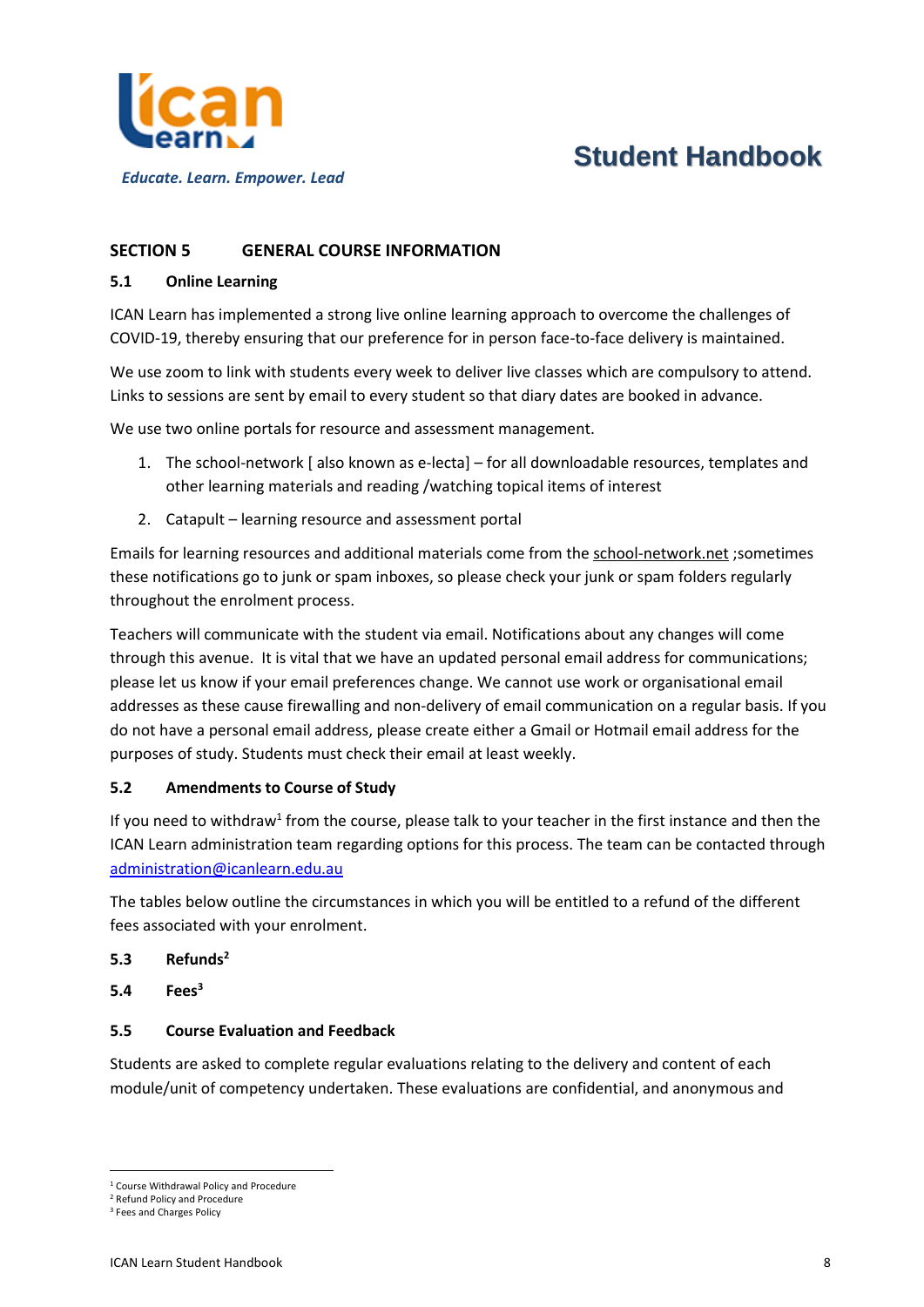

completed electronically via SurveyMonkey. Links for surveys are provided by the teacher to the student and can also be found in E-lecta.

Students are invited to attend a focus group at the end of each course to provide verbal feedback. Focus groups provide an opportunity to discuss any aspect of your experience to assist ICAN Learn to improve aspects of the student experience including course delivery and assessment.

### <span id="page-9-0"></span>**5.6 Access to Student information**

A record is maintained for every enrolled student. Records reside within the ICAN Learn student management system. Students are entitled to request access to their information by making a request in writing to the administration via [administration@icanlearn.edu.au.](mailto:administration@icanlearn.edu.au)

ICAN Learn protects the student's privacy<sup>4</sup> and confidential information at all times.

### <span id="page-9-1"></span>**5.7 Change of Personal details**

If there is a change to of your contact details during the course, you must advise ICAN Learn immediately by completing the Personal Information Amendment form and email it to [administration@icanlearn.edu.au.](mailto:administration@icanlearn.edu.au)

Incorrect contact details will prevent ICAN Learn from sending your qualification or education records to you.

<sup>4</sup> Privacy Act 1988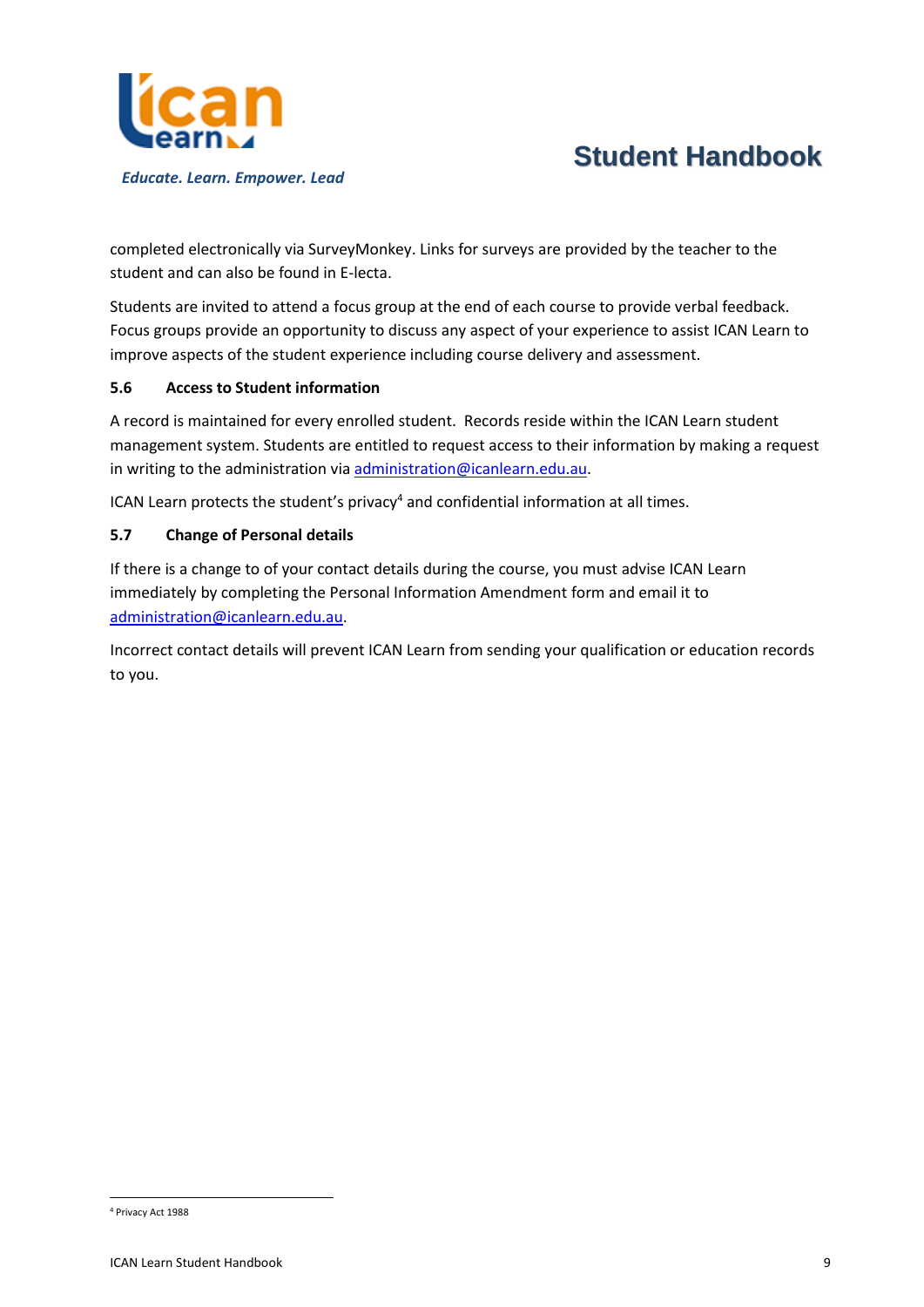

# <span id="page-10-0"></span>**SECTION 6 ATTENDANCE**

#### <span id="page-10-1"></span>**6.1 Overview**

Our courses seek to operate in an environment that reflects the professional standards of the financial counselling, financial wellbeing and community services industry. It is the responsibility of students to adhere to industry standards regarding attendance and punctuality. Full responsibility is placed on individual students to adhere to the course requirements, including those related to attendance.

An attendance register is recorded in the student management system.

Students who arrive late without an appropriate explanation will be marked absent for part of the day.

95% attendance is expected. All dates on course timetables are required attendance dates unless otherwise marked or negotiated due to special circumstances<sup>5</sup>.

# **Absence from a class MUST be communicated to the teacher for that unit prior to the class date, or at the earliest opportunity. Failure to do so may lead to a formal student progress process which can end in course withdrawal.**

Extra work / assessment to make up for absenteeism may be given but is at the discretion of the teacher and the course coordinator; there is no guarantee that the student can make up for learning missed due to absenteeism, and sustained absenteeism may lead to course termination.

If a student misses classes *without notice,* a formal student progress process is commenced. This process starts with an invitation to a formal student progress meeting which is recorded and results in a student progress workplan.<sup>6</sup>

ICAN Learn supports student wellbeing and the best way to manage change and challenge is to communicate with teachers as early as possible to work out a course of action or get support.

If a student encounters prolonged illness or other problems which affect his/her studies, ICAN Learn management must be consulted to clarify the student's situation related to the continuation of their studies. Students can apply for Leave of Absence if there has been an event or illness that prevents completion of one or more units. This is considered on its merit and requires medical or other evidence to be provided with a Leave of Absence Application Form. ICAN Learn management considers the capacity of the student, ways to support catching up, whether the student is realistically able to reach competence and whether alternative classes and / or dates are available for the student to continue their studies.

 $^5$  Special circumstances relate to medical, personal, tragic or similar circumstances and must be substantiated

<sup>&</sup>lt;sup>6</sup> Student Progress Policy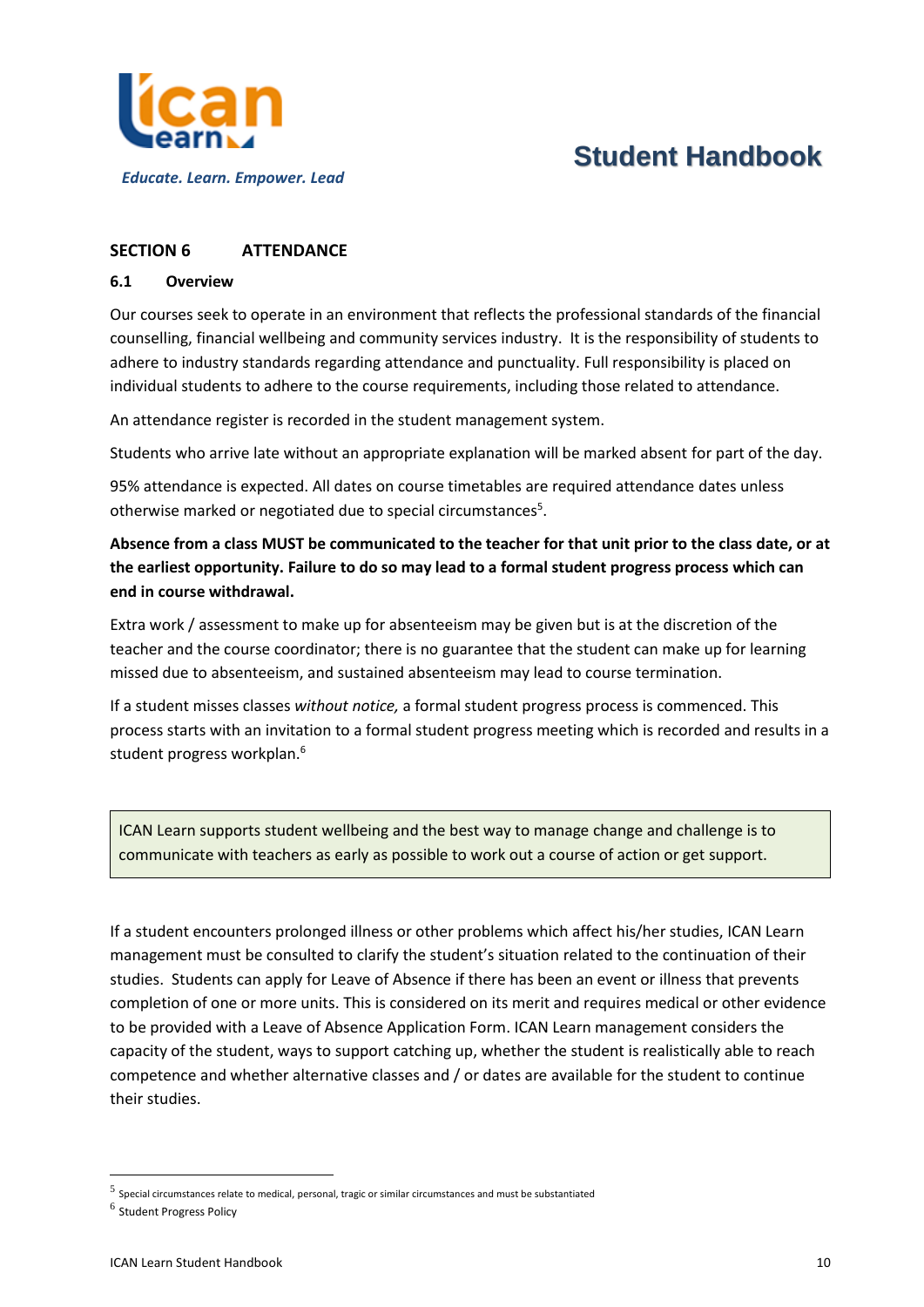

Unexplained, uncommunicated or unjustifiable absences will initiate the student progress process which is a formal process and may result in the cancellation of the student's enrolment and their withdrawal from the course.

#### <span id="page-11-0"></span>**6.2 Conduct in class**

The ICAN Learn code of conduct addresses teacher and course participant expectations. As a general rule mobile phones are required to be switched off in class, unless on silent for specific reasons that have been discussed with the teacher. Teachers will notify students of additional requirements.

Live online classes require web-cameras and microphones to be turned on at all times unless there are extenuating circumstances that have been discussed with the teacher.

The ICAN Learn code of conduct policy is available on the ICAN Learn website student essentials page and is based on the following principles of mutual respect.

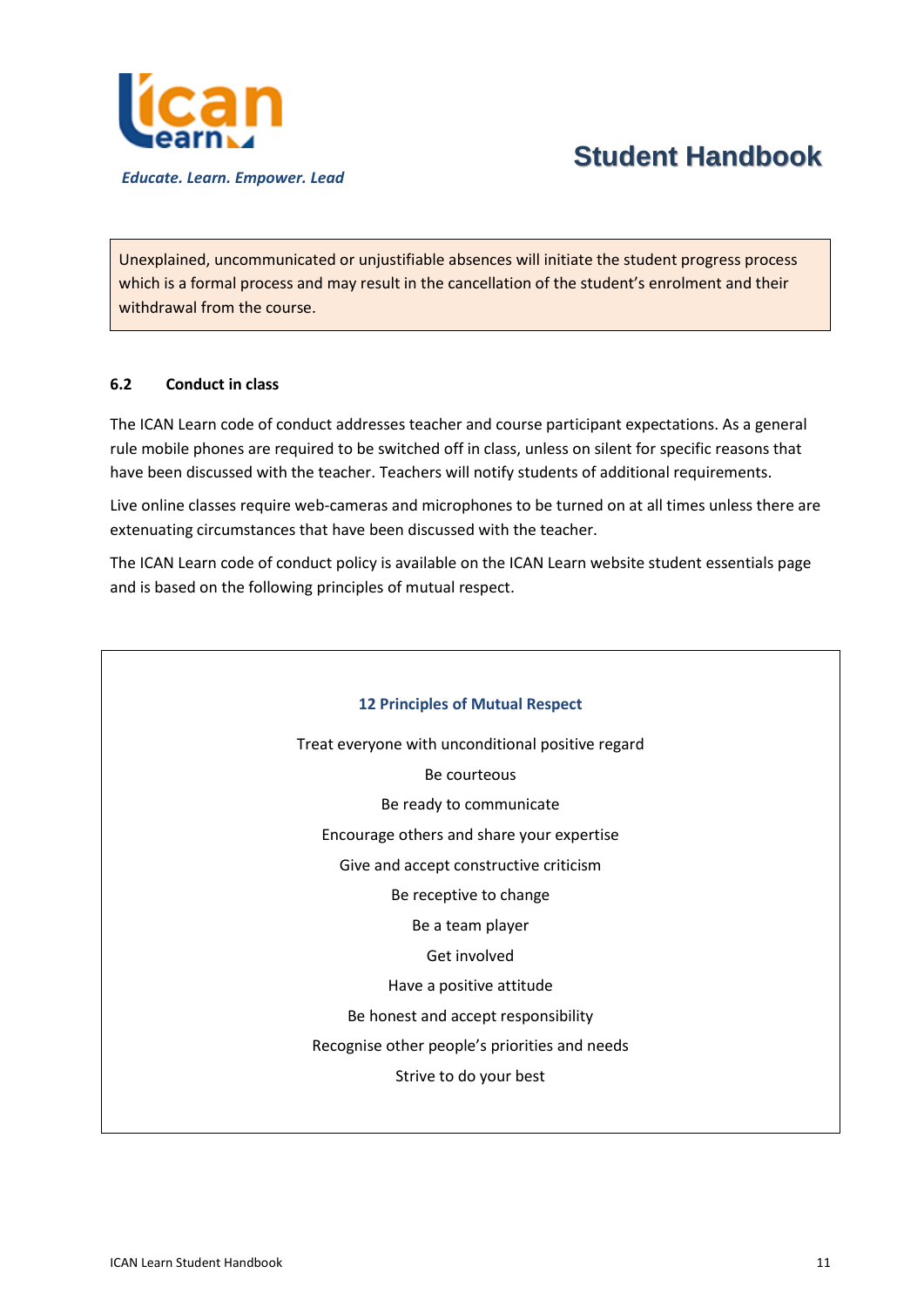

# <span id="page-12-0"></span>**SECTION 7 ASSESSMENT & COURSE WORK**

## <span id="page-12-1"></span>**7.1 Assessment Overview**

Assessment is the method by which students are judged to have met or not met competence against the key elements, performance criteria, knowledge and performance evidence required for any particular unit of study.<sup>7</sup>

ICAN Learn upholds the key Principles of Assessment. This means that all assessment processes are:

# **7.1.1 Valid**

Assessment against the unit(s) of competency and the associated assessment requirements cover the broad range of skills and knowledge that are essential to competent performance:

- Assessment of knowledge and skills is integrated with their practical application;
- Assessment is based on evidence that demonstrates that a student demonstrates the skills and knowledge in other similar situations; and
- Judgement of competence is based on evidence of student performance aligned to the unit/s of competency and associated assessment requirements.

### **7.1.2 Reliable**

- Evidence presented is consistently interpreted; and
- Assessment results are comparable regardless of the assessor.

### **7.1.3 Flexible**

- Reflects the student's needs;
- Assessing competencies held by the student no matter how or where they have been acquired [e.g. Skills Recognition]; and
- Drawn from a range of assessment methods that are appropriate to the context, the unit of competency, associated assessment requirements, and the individual student.

#### **7.1.4 Fair**

- Understood and agreed by the student; and
- Application of the core principles of assessment by the assessor.

 $^7$  Training and Assessment Policy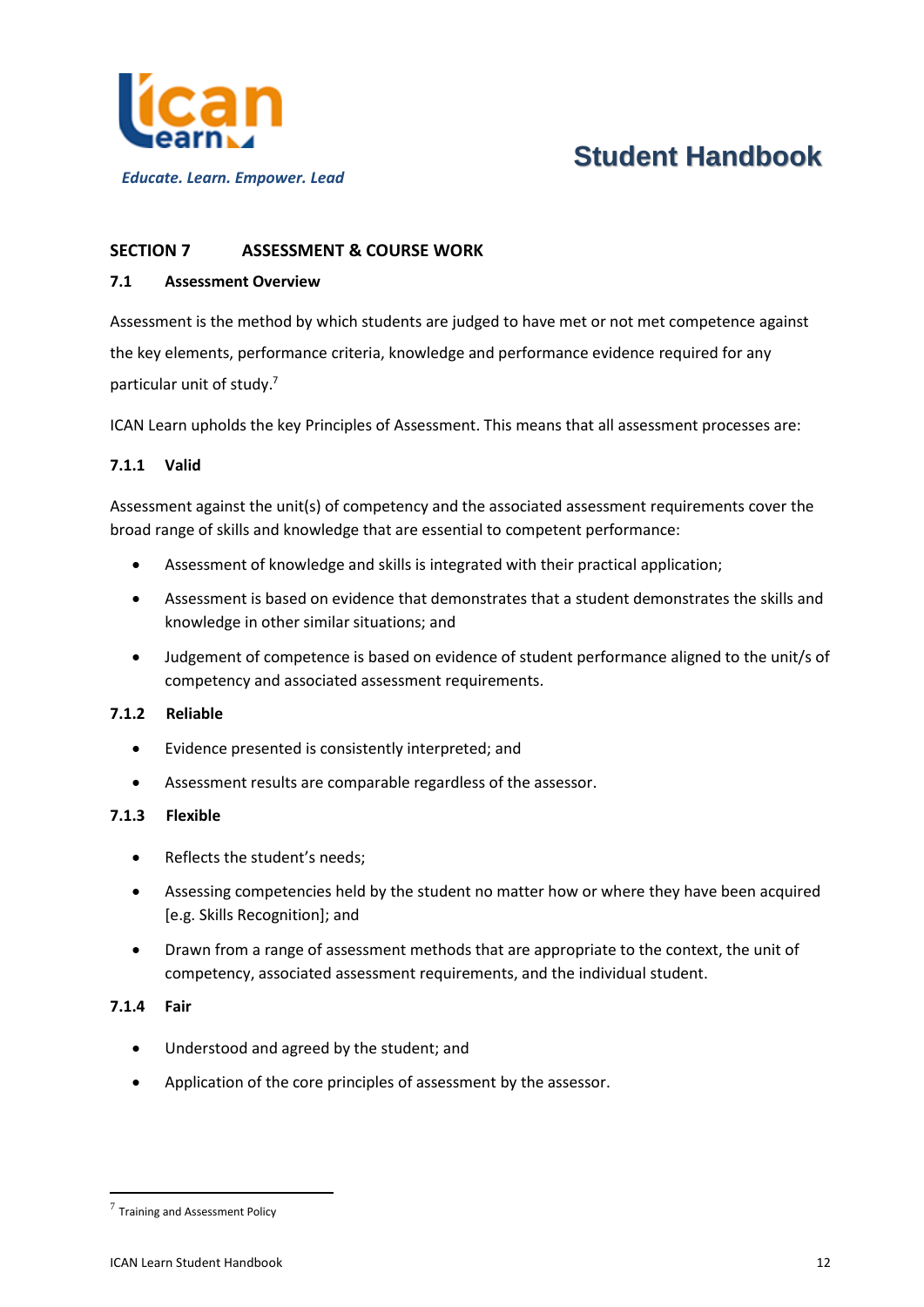

### <span id="page-13-0"></span>**7.2 Assessment Process**

- Assessments are submitted via the online assessment portal unless special circumstances are known;
- Assessments are assessed within a competency-based framework and can be resubmitted no more than twice  ${}^{8}$ ;
- Students that have not achieved competence by their third and final submission will be sent a student progress meeting request<sup>9</sup>;
- Assessments that cannot be completed on time require a formal request for extension of time [Assessment Extension Request submitted to [administration@icanlearn.edu.au](mailto:administration@icanlearn.edu.au) ]; and
- Assessment outcomes are issued to the student within the context of the competency-based framework within 30 days of the student's final submission.

#### <span id="page-13-1"></span>**7.3 Methods of Assessment**

ICAN Learn uses a variety of tools to assess whether the student has achieved competency. These may include, but are not limited to:

| <b>Method</b>                      | <b>Activity</b>                                                                                                                                                                                                                                                 |
|------------------------------------|-----------------------------------------------------------------------------------------------------------------------------------------------------------------------------------------------------------------------------------------------------------------|
| Project                            | A project requires detailed responses to any questions and tasks. A<br>project may be group focused and students will be instructed by their<br>assessor / teacher                                                                                              |
| Presentation                       | Students are expected to present a project or section of work in class,<br>to lead discussion and to provide information for other students; this<br>may also be in the context of group work and a group presentation<br>where collaborative learning is used. |
| Short answer question              | Students are expected to research and briefly answer set questions;<br>this may be within or outside of class time.                                                                                                                                             |
| Role Plays                         | Students engage in a practical demonstration of particular skills or<br>reactions.                                                                                                                                                                              |
| Verbal questions and<br>activities | Students involved in class discussions, activities and groups projects.<br>An observation report is completed by the teacher.                                                                                                                                   |
| Learning in the Workplace          | 'On the job' assessment is a requirement for some courses. If<br>Learning in the workplace is required, the student is advised of this                                                                                                                          |

<sup>8</sup> Assessment Policy

<sup>9</sup> Student Progress Policy and Student Progress Procedure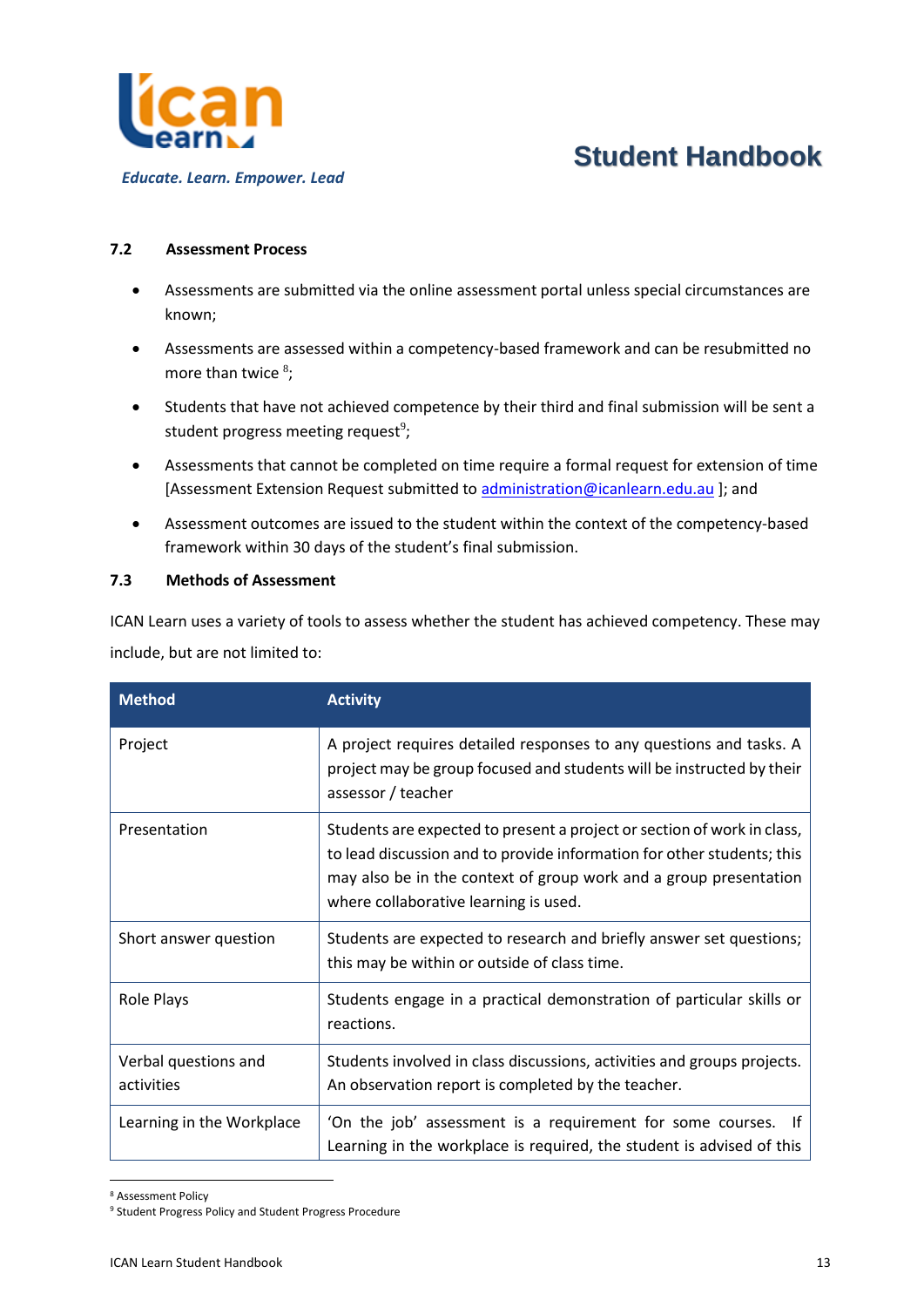

|         | commitment in the relevant course guide prior to enrolment.<br>Learning in the Workplace is structured to assist students to develop<br>learning goals and measure their achievements by matching these to<br>outcomes. |
|---------|-------------------------------------------------------------------------------------------------------------------------------------------------------------------------------------------------------------------------|
| Reports | Students are to prepare a written piece of work on an activity where<br>analysis, description and conclusions are required. A report may be a<br>part of a project [summative assessment]                               |
| Journal | Students keep a journal of experiences / thoughts / challenges which<br>are used to develop reflective practice. This is particularly relevant to<br>Learning in the Workplace experiences.                             |

### <span id="page-14-0"></span>**7.4 Assessment Responsibility**

Assessment is undertaken by a teacher qualified in the subject area and with a current and relevant qualification in Training and Assessment as outlined in the Standards for RTOs 2015.

Other actions may contribute to assessment information<sup>10</sup>, e.g.

**Workplace Mentor** [qualified in the area of work] oversees the Learning in the Workplace experience with relevant with support from ICAN Learn. Workplace observation records contribute to the final assessment for units linked to placement in the course.

**A meeting** is conducted following a tripartite agreement (Learning in the Workplace Agreement between the Workplace Mentor, liaison teacher [ICAN Learn] and student) to establish the processes, set learning goals and discuss expectations and again at completion to formalise the observations and progress to determine whether the student is competent in the Learning in the Workplace Component. **ICAN Learn** makes the final competency decision which is documented for outcomes records purposes and completes the competency requirements for units that are linked to placement in their assessment requirements.

<sup>10</sup> Courses that require Learning in the Workplace experience only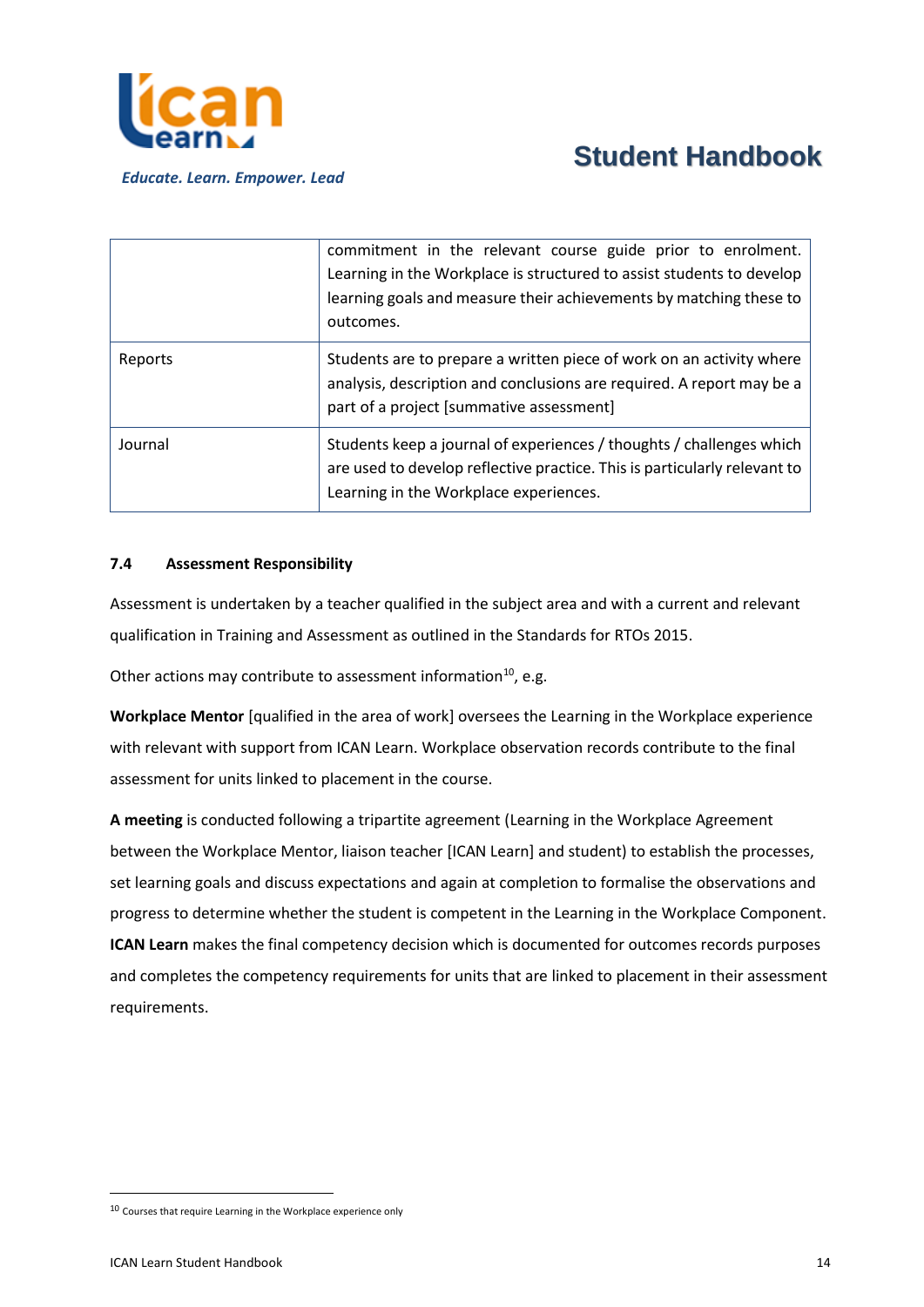

### <span id="page-15-0"></span>**7.5 Assessment checklist**

The checklist below is useful to work out whether all steps of the assessment process have been completed. You can print out this checklist for each unit and use it to keep track of your progress.

| <b>Assessment checklist</b>                                                                                                                                                                        | <b>DONE</b> |
|----------------------------------------------------------------------------------------------------------------------------------------------------------------------------------------------------|-------------|
| I have completed all written questions and projects in the ICAN Learn assessment<br>portal [unless otherwise arranged].                                                                            |             |
| I am not able to complete the assessments in time, but I submitted an assessment<br>extension request [AER] to administration@icanlearn.edu.au prior to the due date.                              |             |
| My work is submitted by the specified date in the assessment portal.                                                                                                                               |             |
| I have not copied any of my work from any source, and where I have referred to other<br>resources and used content, I have used the Harvard referencing method as per<br>appendix 2 of this manual |             |
| I have been asked to resubmit my work. I have resubmitted the requirements to the<br>assessment portal as per teacher request.                                                                     |             |
| I have responded to each statement requiring resubmission, leaving the original<br>response and teacher comment as a reference.                                                                    |             |
| <b>Special circumstances only</b>                                                                                                                                                                  |             |
| I arranged to submit my assessments on paper, and I have kept a copy of my work.                                                                                                                   |             |
| <b>Special circumstances only</b>                                                                                                                                                                  |             |
| My name, student ID and teacher's name is on the front page of my assessment of any<br>work submitted manually.                                                                                    |             |

#### <span id="page-15-1"></span>**7.6 Assessment Deadlines**

- Assessments must be submitted by the due date.
- All assessments are undertaken and completed using the online learning and assessment portal.
- All assessment due dates are set in the online learning and assessment portal and must be adhered to.
- On rare occasions when a student has specific needs, assessments may need to be submitted in hard copy [by negotiation]. In this instance, the appropriate assignment cover sheet must be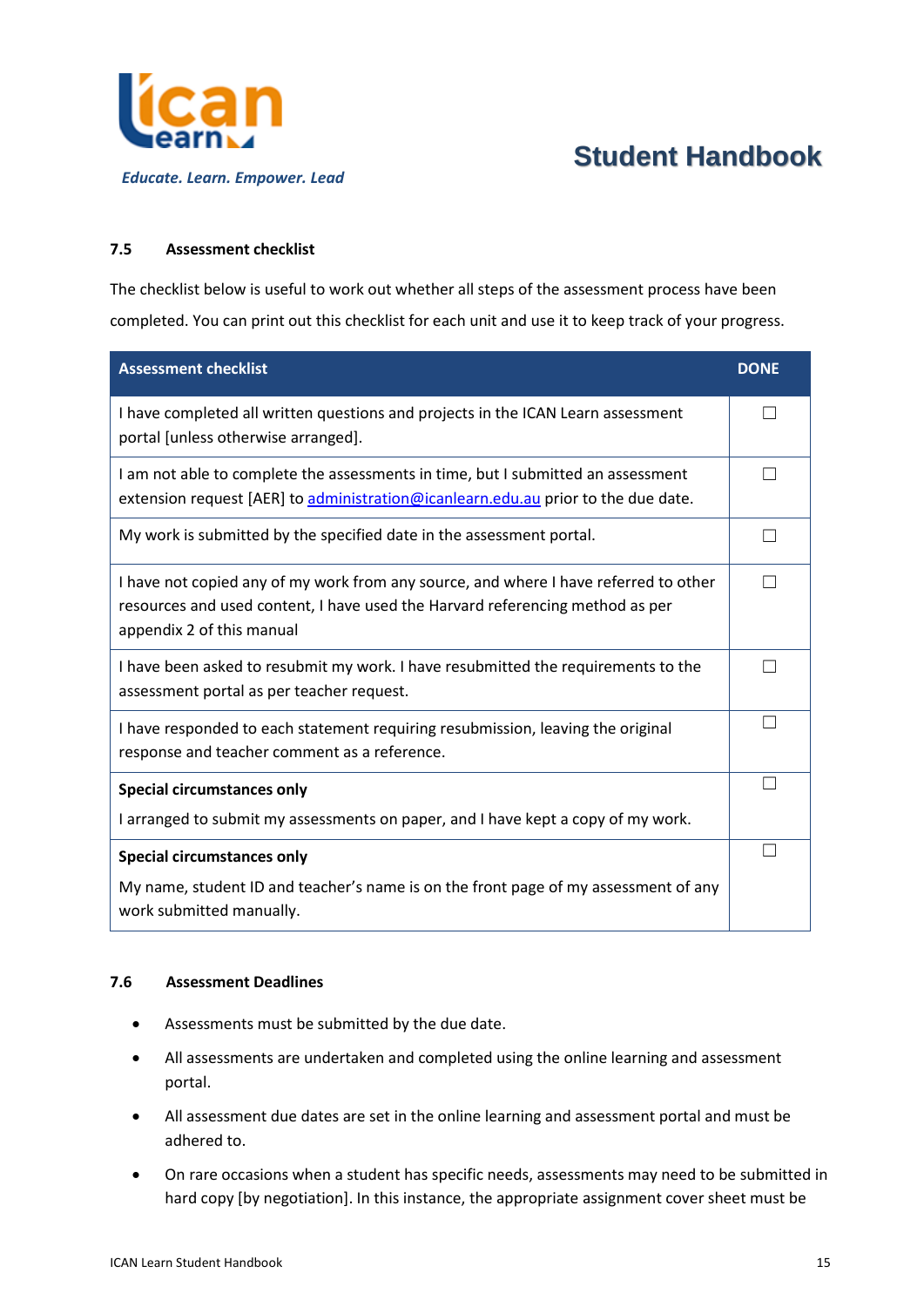

attached and should clearly identify the student name, student number, the competency name and the name of the teacher. It must be hand-signed or submitted as a PDF with a digital signature to demonstrate authenticity.

- Students who fail to submit or-re-submit assessments prior to or by the due date *without having negotiated an alternative due date* with their teacher will incur a Not Competent outcome. In this course this result will be recorded as a Not Competent (NC) on the student record and will appear on the student's USI portal as such.
- ICAN Learn teachers will assist the student by initiating an email and / or text reminder once if the assessment has not been submitted by the due date and there is no AER.

### <span id="page-16-0"></span>**7.7 Assessment Extensions**

Application for an assessment extension must be made on the '**Assessment Extension Request'** form and sent to [administration@icanlearn.edu.au](mailto:administration@icanlearn.edu.au) at least *three working days before the assessment is*  due. The assessment extension request form is on the student resource portal (E-lecta).

If extenuating circumstances prevent the request being in writing, these circumstances must be emailed to and discussed with the unit teacher as soon as practicable with cc to [administration@icanlearn.edu.au](mailto:administration@icanlearn.edu.au) .

If extension requests are not in writing, they will not be considered.

The maximum time granted following any extension request is 2 weeks.

Students may be granted a second extension request in specific circumstances.

#### <span id="page-16-1"></span>**7.8 Resubmission of Assessment Task**

Students may request a teacher to view an assessment task before submitting to get confirmation on general direction of the task or the student will submit the assessment task for marking through the online learning and assessment portal.

- 7.8.1 When a student wants feedback from the teacher prior to assessment in terms of direction etc. the student will email the teacher to request a review before formally submitting the assessment. The teacher will respond to the student from RTO teams, which records the contact and request.
- 7.8.2 When a student submits an assessment for marking in the online learning and assessment portal it is counted as the first formal assessment. Should the assessment responses be incorrect or inaccurate, the teacher will make comments and the assessment will be returned to the student with the feedback from the teacher as not yet competent. This allows the student to revisit the assessment questions and add information.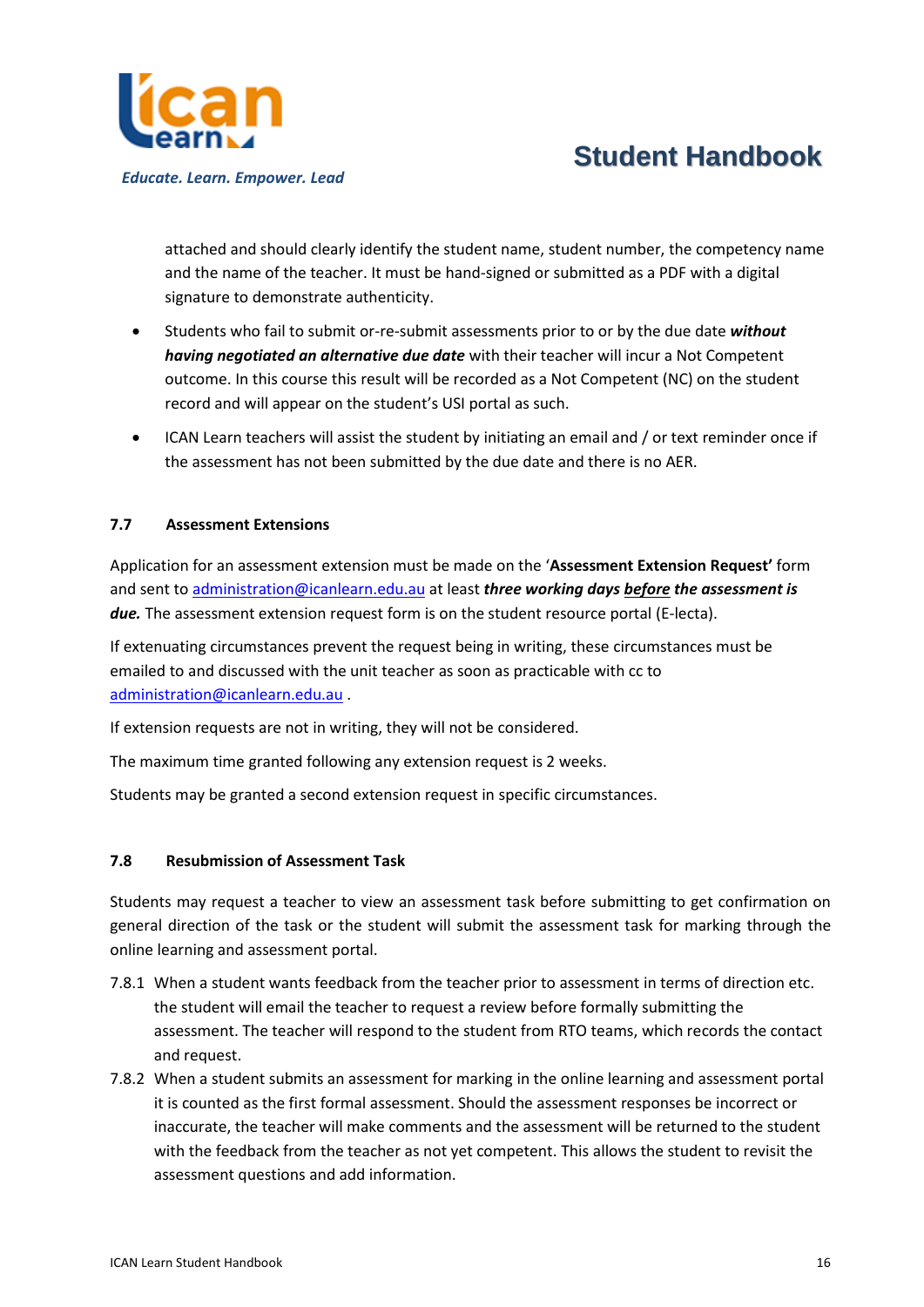

- 7.8.3 A student who receives feedback from the teacher, is given two opportunities to formally resubmit the required assessment in accordance with the assessment timeframes outlined in the Assessment Policy.
- 7.8.4 When a resubmission of the assessment is granted the student will be given 2 weeks to resubmit their work. When marking the student as not yet competent, the teacher provides appropriate feedback that outlines the requirements for the assessment task to be completed to achieve competence.

#### <span id="page-17-0"></span>**7.9 Assessment Outcomes**

ICAN Learn uses a competency based framework to mark assessments which is part of the Vocational Education Training approach. This means that students are not graded with a numeric mark, but determination is made as to whether the student is Competent or Not Competent. These outcomes are recorded on the student's Statement of Attainment, Record of Results, Qualification Parchment and in the student USI portal [once RTO AVETMISS reporting is undertaken].

All assessments are marked using the Vocational Education competency based approach.

Assessment tasks are marked and returned to students within 30 days of submission. This also applies to Skills Recognition assessments.<sup>11</sup>

|            | Competent                                                |
|------------|----------------------------------------------------------|
| <b>CT</b>  | <b>Credit Transfer</b>                                   |
| <b>RPL</b> | Skills Recognition / Recognition of Prior Learning (RPL) |
| <b>NC</b>  | <b>Not Competent</b>                                     |
| W          | Withdrawn                                                |

#### **Terms used in record of results**

#### <span id="page-17-1"></span>**7.10 Assessment Appeals**

If a student considers that he/she has been unfairly assessed, the student can contact [administration@icanlearn.edu.au](mailto:administration@icanlearn.edu.au) to request an Assessment Appeal Form<sup>12</sup>.

<sup>&</sup>lt;sup>11</sup> Skills Recognition Policy / Skills Recognition Procedure

<sup>12</sup> Complaints & Appeals Policy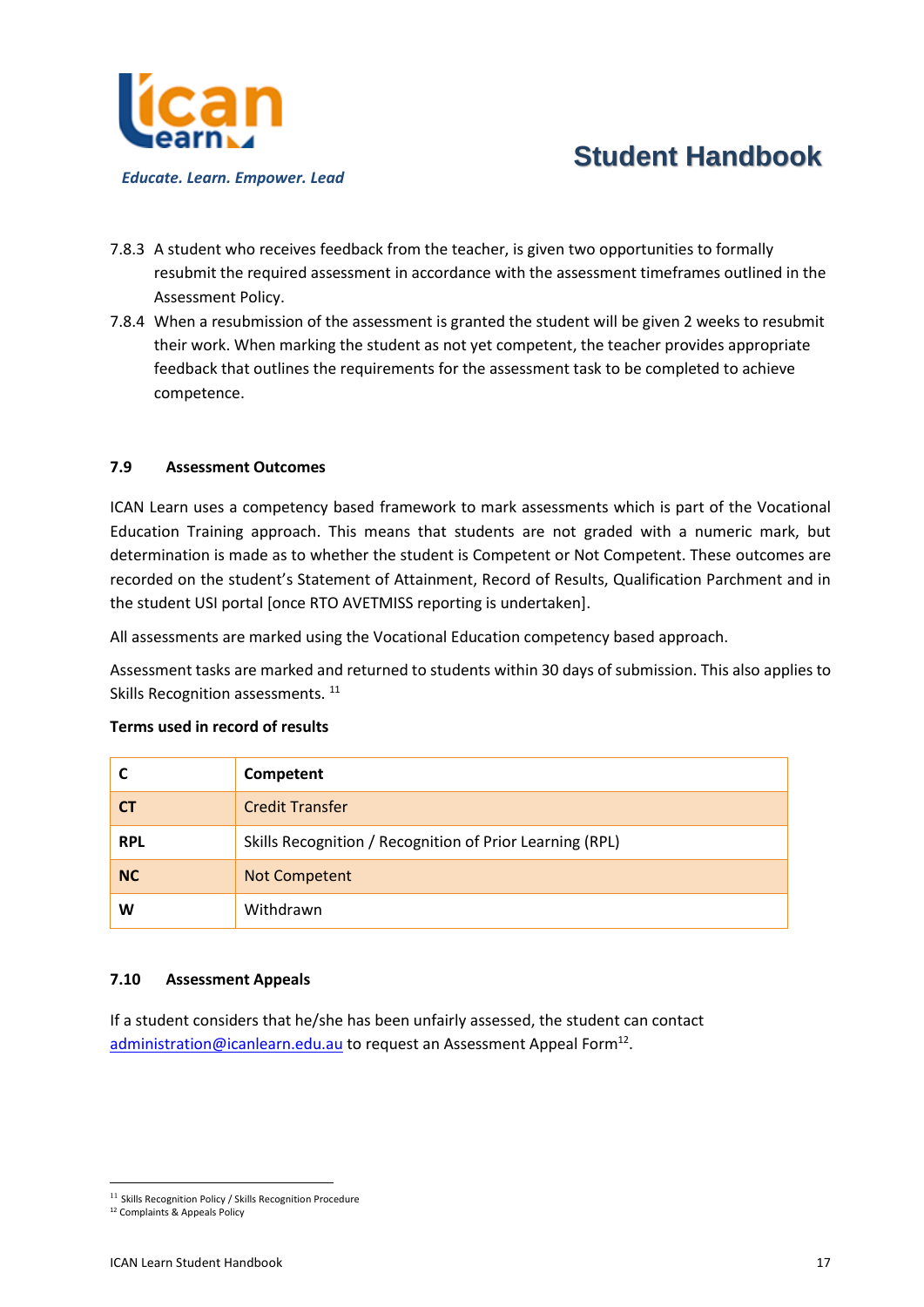

## <span id="page-18-0"></span>**7.11 Leave of Absence<sup>13</sup>**

Special circumstances are situations that may warrant a Leave of Absence. Special circumstances may occur due to illness or serious events. This will be considered by teachers and management in consultation with the student and takes into consideration a student's progress through a unit of competence e.g. family commitments, medical considerations and the potential of providing study support or joining another class on return.

No student shall be discriminated against for circumstances beyond their control but are required to provide evidence for the reason that is creating their special circumstance.

Students with special circumstances have the right to be directed to relevant staff within ICAN Learn to request a Leave of Absence.

Students must use the Deferment and Leave of Absence Application form. This form can be obtained from [administration@icanlearn.edu.au](mailto:administration@icanlearn.edu.au)

### <span id="page-18-1"></span>**7.12 Copies of Assessments**

# **This section applies only to those who submit hard copy assessments by prior arrangement, which is an exception to the ICAN Learn general process.**

Should the student submit a hard copy assessment, it is the student's responsibility to keep a copy of all hard copy work submitted for marking and associated teacher feedback. ICAN Learn will not take responsibility for lost assessments.

Where students submit assessments via the online learning and assessment portal [which is the designated method], ICAN Learn will have access at all times to assessment status and visibility over completed work, whether competent [C], not yet competent [NYC], or not competent [NC].

The online learning and assessment portal provides for the downloading of records of the student assessments and activity on the portal, which are kept for audit purposes.

Should the student want to keep their submitted work, the student must download and save their work for their own records. Teachers will advise the student of this opportunity throughout the course.

Once the student completes the unit/ course, learning and assessment materials are no longer available to them since the student's access to the online learning and assessment portal is deactivated. (i.e. if the student withdraws or if the student completes).

<sup>13</sup> Leave of absence policy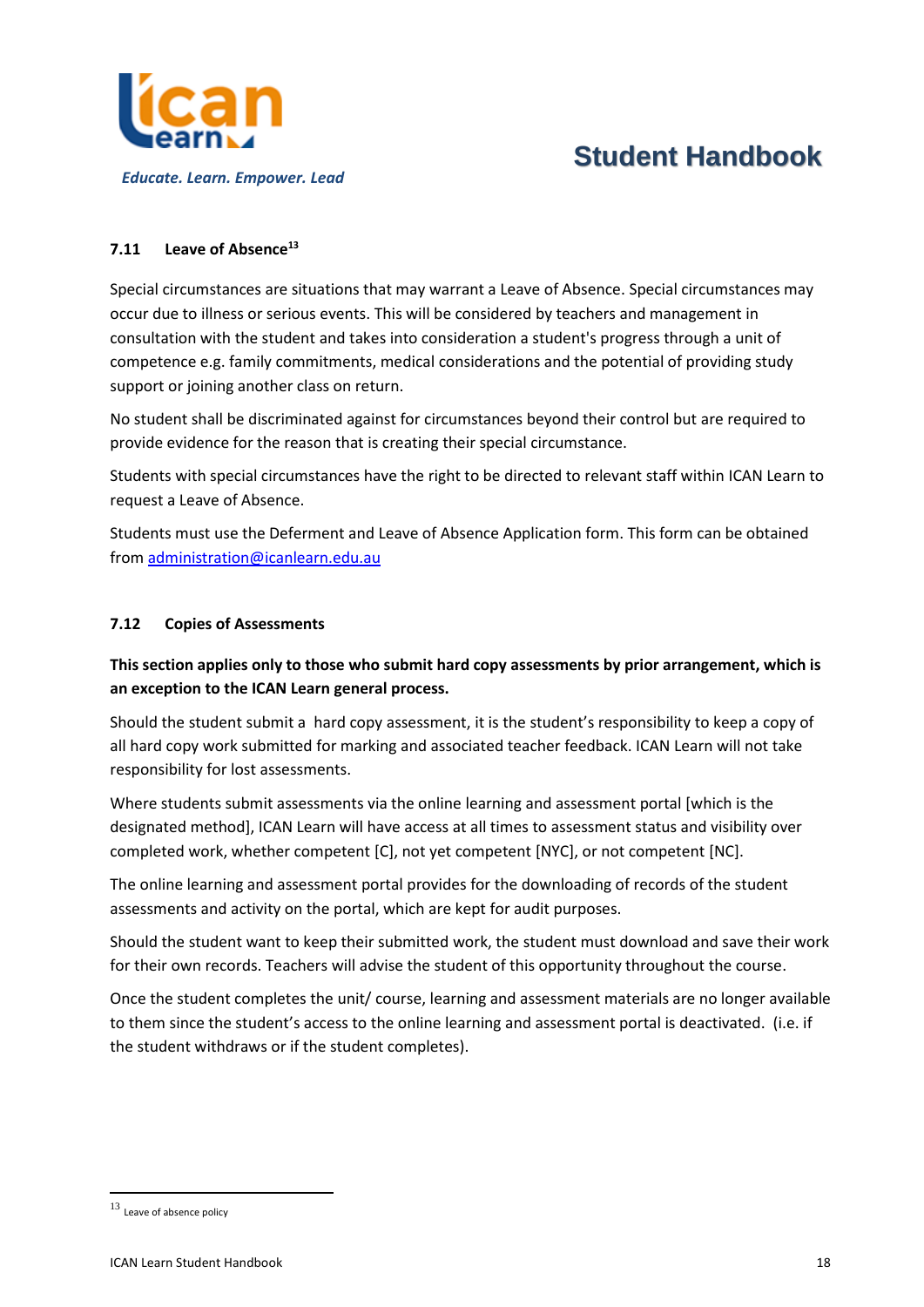

## <span id="page-19-0"></span>**7.13 Signed Consent**

- Information gathered for the purpose of assessment must respect confidentiality and contain NO identifying material, such as names of clients, workplaces or programs. There is an exemption for workplace identification in relation to Learning in the Workplace procedures<sup>14</sup>.
- Any collection of information from clients or agencies for assessment purposes [including from the Agency where the student is undertaking Learning in the Workplace] must comply with privacy and confidentiality requirements.
- Assessments must never reveal the identity of any clients and signed informed consent is obtained should any identifying client information be used for assessment purposes [e.g. Learning in the Workplace case studies].
- De-identified case studies do not need permission.

### <span id="page-19-1"></span>**7.14 Referencing**

Students are required to reference their sources of information to avoid plagiarism and ensure that the student genuinely understands all aspects of the qualification or skillset that they are undertaking, including answers to knowledge questions.

The Harvard referencing system must be used in all written assessments. [See appendix 2 and / or use [https://www.mybib.com/\]](https://www.mybib.com/)

### <span id="page-19-2"></span>**7.15 Plagiarism**

Plagiarism occurs when a student:

- Hands in someone else's work as their own;
- Allows someone to hand in your work as their own;
- Uses resources without permission and acknowledgment during assessment;
- Completes an assessment with others [without approval] and acknowledgment and each hand in the work as your own;
- Uses /subscribes to paid homework sites to undertake assessments:
- Takes an assessment task and/or solution from the classroom without approval;
- Copies slabs of written material from online sites e.g. Google or other search engines.

<sup>&</sup>lt;sup>14</sup> Diploma of Financial Counselling only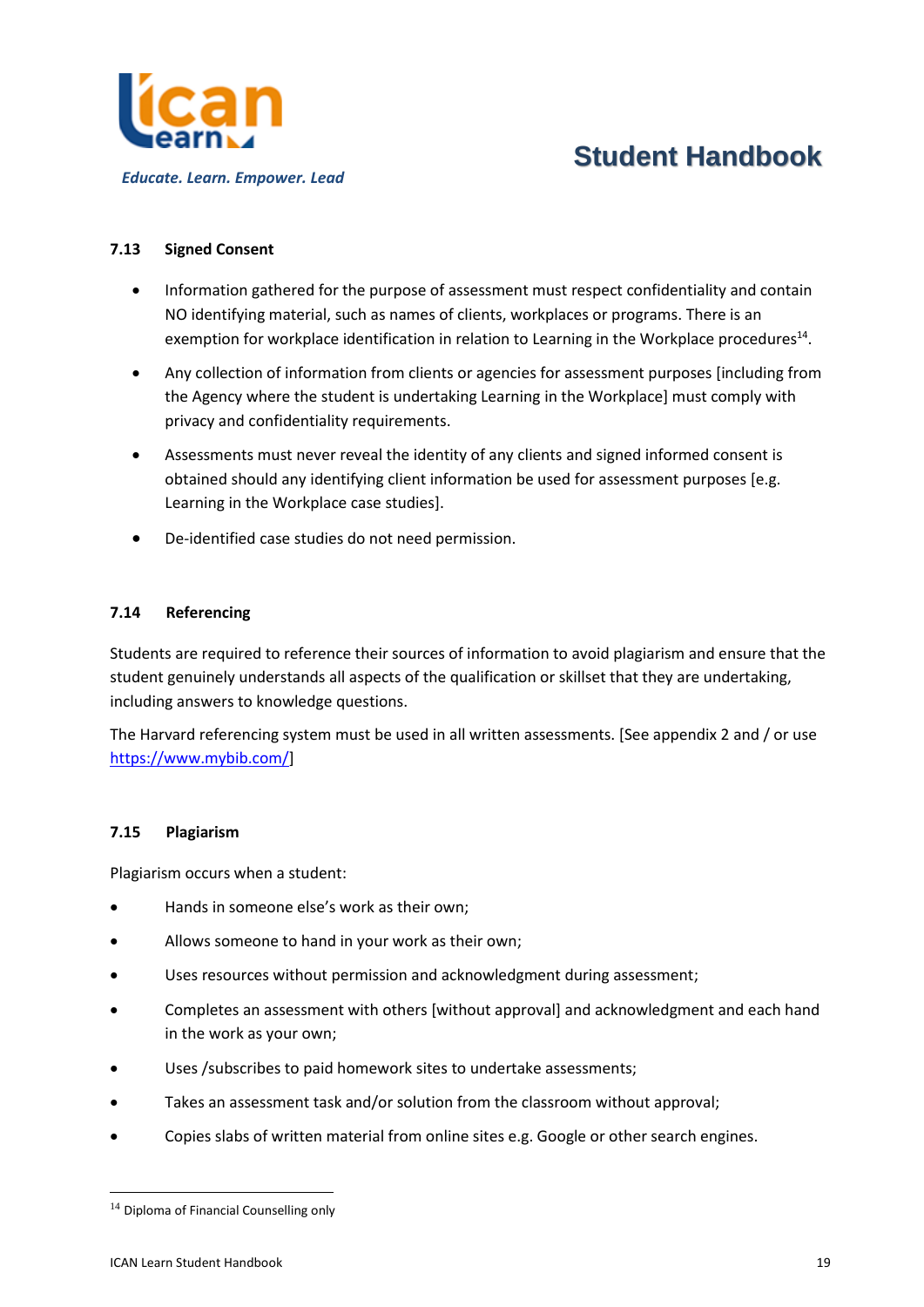

Plagiarism does not give the teacher an indication of whether the student understands the key aspects of the unit / course material that is being assessed and hence is treated seriously.

If plagiarism is identified, the authenticity and genuineness of the assessment is compromised and breaches the assessment requirements for RTOs.

The principles of assessment encourage students undertaking group work to maintain Authenticity by:

- Discussing assessment or project requirements with others and **using the provided course material rather than generally using internet search engines** – this leads to a better understanding and is both permitted and encouraged; and
- Submitting separate written aspects of assessment for each member of the group to accompany an oral presentation, where group work is explicitly permitted and / or required.

Ensuring that external resources or material used from other sources are referenced using the Harvard referencing system.

Students can access electronic assistance for Harvard referencing by going to<https://www.mybib.com/>

### **7.15.1 Consequences of Plagiarising /Cheating**

- Plagiarism is serious. All assessments completed by the student to meet the competencies of a course are formal assessments and must demonstrate a development of knowledge.
- Where clear evidence of copying or other misconduct occurs, ICAN Learn will apply the Plagiarism Policy and Procedure and implement the Student Progress Policy and Procedure.
- ICAN Learn outlines Plagiarism at three [3] levels in the Plagiarism Policy and takes great care at many contact points to explain plagiarism, the consequences of plagiarism and study requirements to students.
- A student will be withdrawn from the course should plagiarism be identified and continued in spite of guidance.<sup>15</sup>

<sup>15</sup> Plagiarism policy [; https://icanlearn.edu.au/policy/students/student-essentials/](https://icanlearn.edu.au/policy/students/student-essentials/)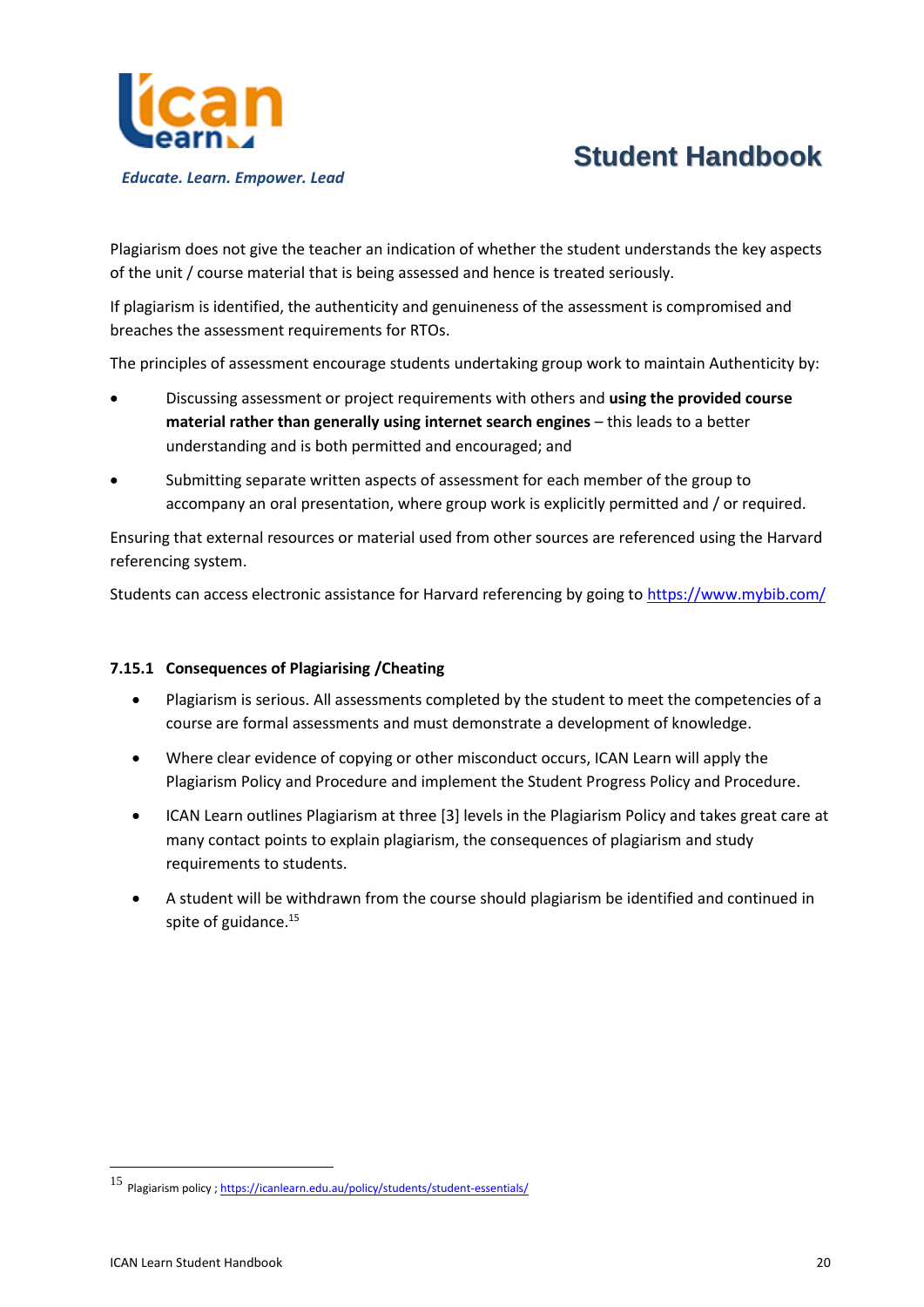

# <span id="page-21-0"></span>**SECTION 8 STUDENT PROGRESS**

#### <span id="page-21-1"></span>**8.1 Academic Progress**

ICAN Learn takes great care to manage and support the wellbeing of students. This includes the regular monitoring of academic progress.

Students who are not making satisfactory academic progress are then identified as being 'at risk' of falling behind, failing or not achieving competence.

In the first instance, the teacher will contact the student and take an informal approach to identifying the barriers to progress.

Should the informal process not get a satisfactory result, ICAN Learn may need to apply a more formal approach.

Unsatisfactory progress includes situations when;

- the student fails to progress through assessment or fails to undertake and complete assessment tasks without notification or request for extension; and/or
- Not attending classes and lack of communication with the teacher about their situation; and/or
- Resubmitting any unit more than 2 times which remains NYC in spite of guidance and support; and/or
- The student breaches the professional or ethical frameworks of the profession or displays critically dangerous practice whilst undertaking Learning in the Workplace; and/or
- The student fails to meet the academic conditions previously imposed by the subject/ unit teacher, the course manager and /or ICAN Learn Executive Officer; and /or
- Not responding to informal solutions provided by academic teacher and administration staff.

Should a student not progress appropriately through any of the reasons above, ICAN Learn will request a Level 1 student progress meeting in writing.

The student is advised that they can bring a support person to this meeting and has a limited time for response. This support person does not need to be a teacher or staff member and should be unconnected with the progress management process.

Student progress level 1 meetings are attended by the course manager or the unit teacher, and / or a member of the administration team. Student progress meetings are mandatory and are arranged by the ICAN Learn administration team.

Following the student progress 1 meeting a student workplan is written to summarise actions and timelines. This document is issued to the student and saved in the student file. It is used for any follow up meeting[s] to ensure that the student is progressing satisfactorily.

Failure to progress following Level 1 progress meeting leads to a level 2 progress meeting where a similar process will occur.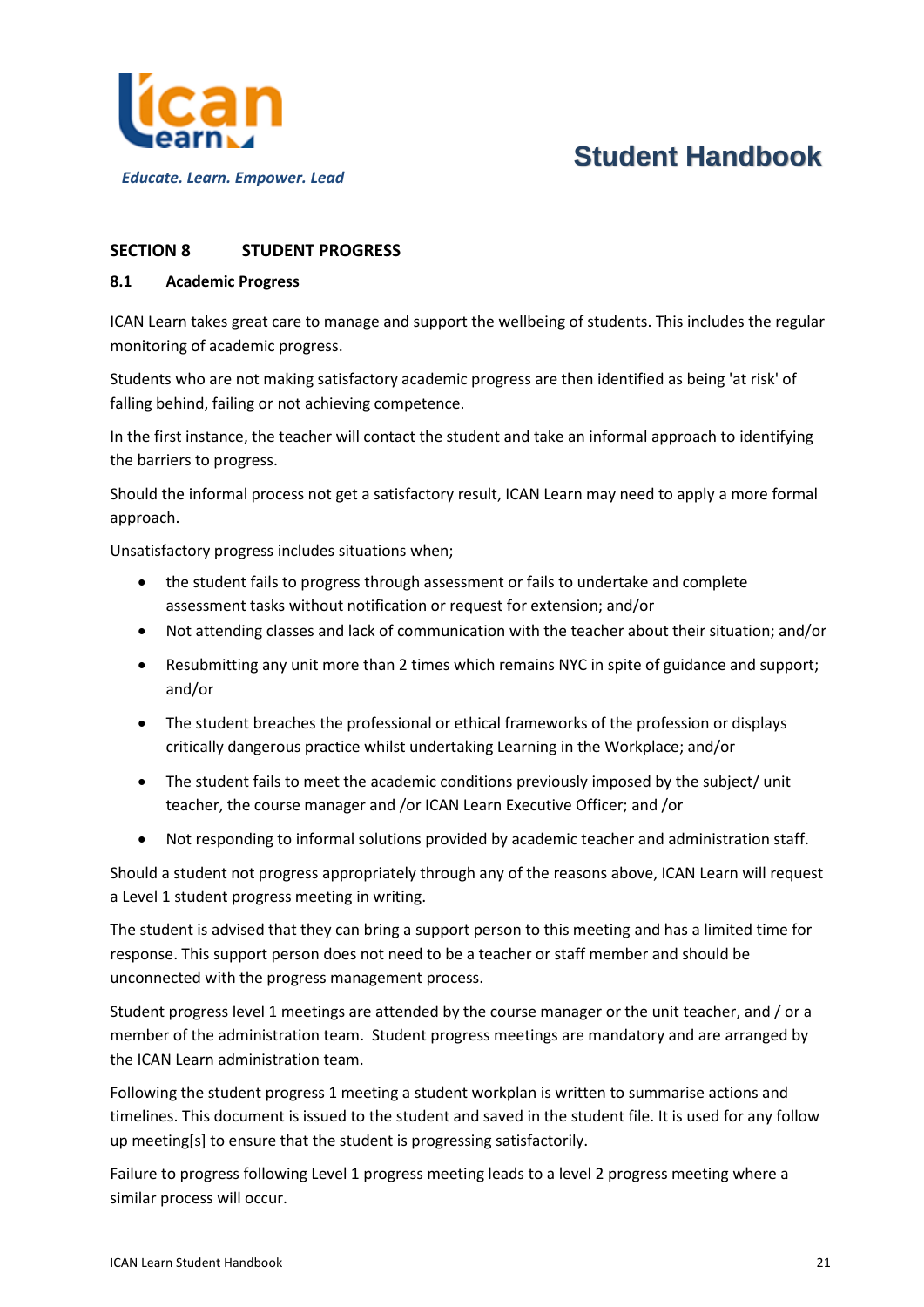

Failure to progress beyond level 2 progress meeting will lead to course termination and student withdrawal from the course.

Should course termination be required, the student is issued with a 28-day notice that their enrolment will be cancelled and that thereby they will be withdrawn from the course.

# <span id="page-22-0"></span>**SECTION 9 SKILLS RECOGNITION**

Skills recognition includes one or a combination of:

- Credit transfer [CT];
- Recognition of prior learning (RPL);
- Recognition of current competence (RCC); or
- Alternative assessment.

### <span id="page-22-1"></span>**9.1 Credit Transfer**

Credit Transfer applies where a student has undertaken previous studies and can present a genuine verified transcript / Record of Results / Statement of Attainment which outlines units of competency with unit codes that directly match the code of a unit/ units in the course in which the student is enrolled.

### <span id="page-22-2"></span>**9.2 Skills Recognition Application**

Enrolled students may apply for Skills Recognition on the basis of previous study and work and/or life experience, provided that experience addresses key competencies outlined in various units.

Assessment of the suitability of the student's evidence will determine whether prior learning or current competence is relevant.

### **9.2.1 Skills Recognition Process<sup>16</sup>**

**Note:** Skills Recognition can only be granted for entire unit of competence [e.g. not part of a unit]

The student must:

• Be enrolled in the relevant course at the time of their Skills Recognition application.

 $16$  Skills Recognition Policy & Procedure are on the ICAN Learn website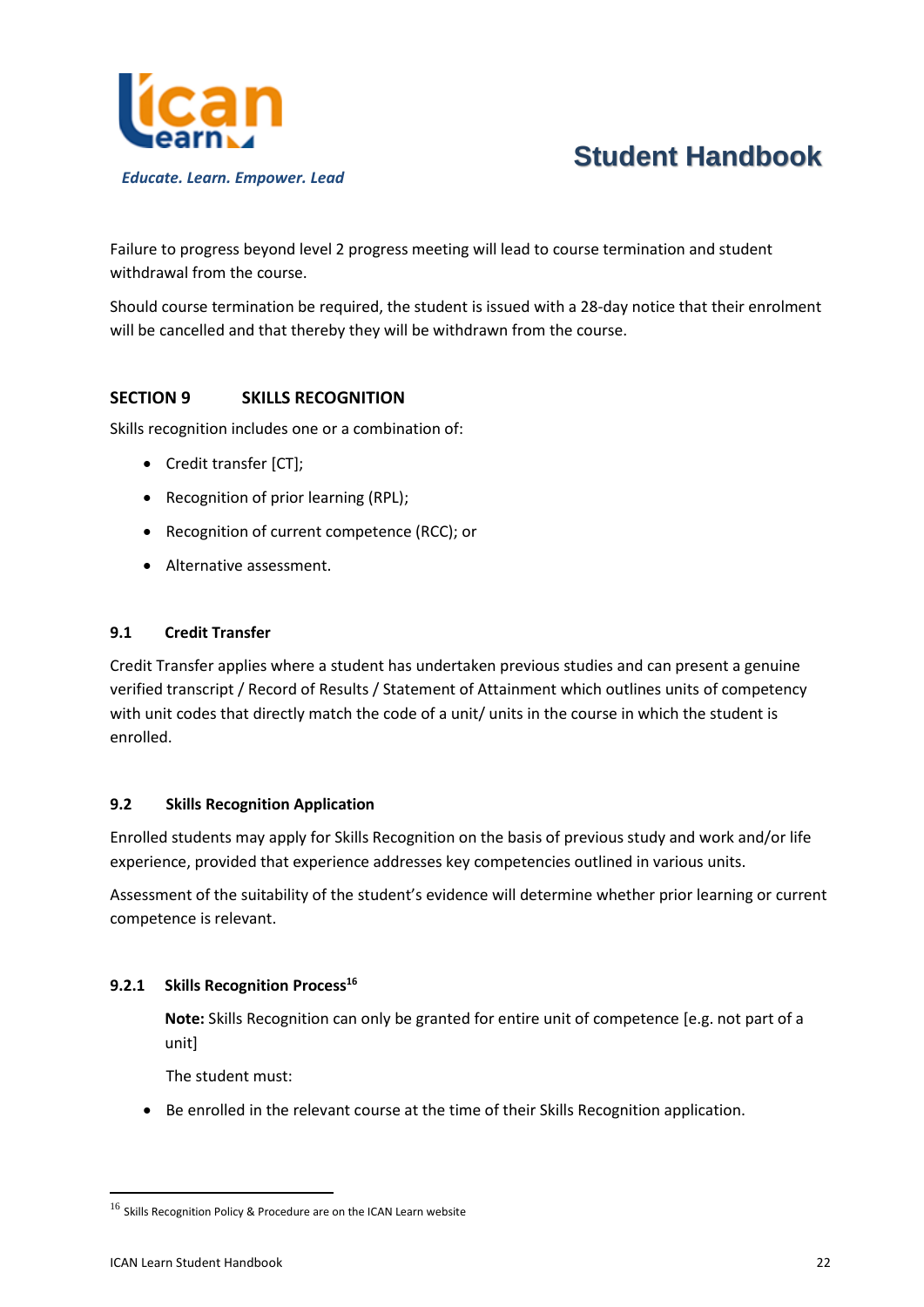

*Educate. Learn. Empower. Lead*

- Discuss the desire to obtain skills recognition with administration and subsequently the course coordinator and / or teacher.
- Obtain the Skills Recognition Application & Self-Assessment Kit from the ICAN Learn website or contact [administration@icanlearn.edu.au](mailto:administration@icanlearn.edu.au) and request the kit.
- Gather evidence **in full** including verified qualifications should that be relevant.
- Number and name the Skills Recognition document files and list them in the relevant section of the Skills Recognition Application & Self-Assessment Kit.
- Qualifications / certificates **must be verified documents**.
- All third-party reports must be provided on company letter head of the referrer and verified.
- Submit your completed the Skills Recognition Application & Self-Assessment Kit by email to [administration@icanlearn.edu.au](mailto:administration@icanlearn.edu.au) with your supporting evidence.

The Skills Recognition Application & Self-Assessment Kit is assessed within 30 days of receipt. The outcome is forwarded in writing to the student and the course manager by administration for noting in the student record.

If the Skills Recognition Application is NOT successful, the student has 7 working days from result notification, to appeal the result in writing. If an appeal is not lodged, the decision is binding.

If the Skills Recognition Application/Appeal is unsuccessful the student is required to attend classes for that unit of competency. .

# **9.2.2 Skills Recognition Application Closing Dates**

When a student decides to seek skills recognition, please note that any recognition of units in which student is **currently enrolled** must be completed by the required date. In order for this timeline to be met Skills Recognition applications and evidence must meet deadlines set in the online assessment portal; if this is not likely to occur, or the student needs more time, an Assessment Extension request must be submitted.

# **9.2.3 Skills Recognition Fees**

Fees for units approved for Skills Recognition are charged as per Fees Schedule.

There is no fee charged for Credit Transfer [CT]. CT only occurs for units already completed with identical unit of competency codes, when **verified** Records of Results / Statement of Attainment are provided to ICAN Learn as part of the Skills Recognition application and self-assessment kit.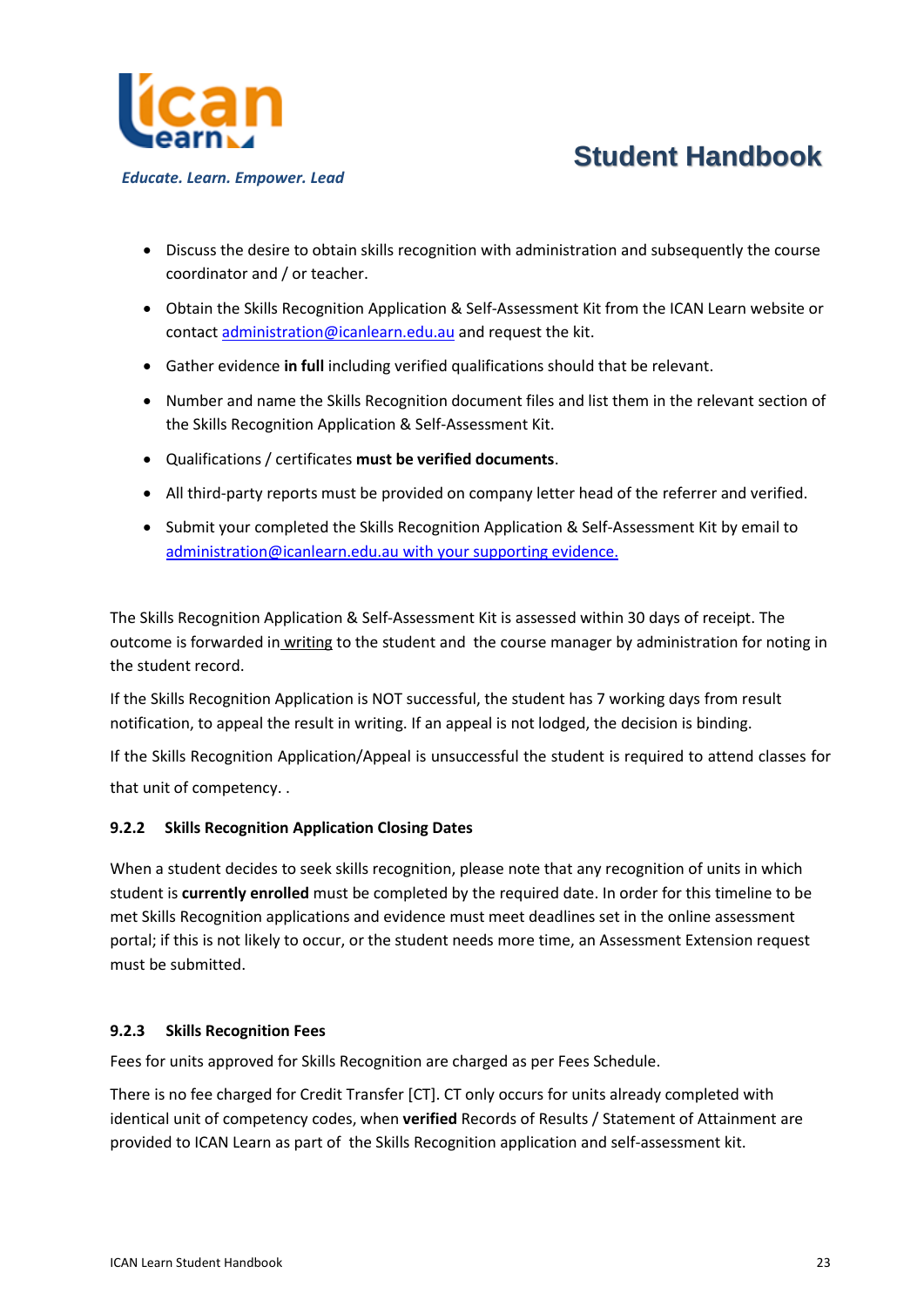

Skills Recognition Application can only be finalised, when all aspects of the Skills Recognition application and self-assessment kit are completed and the fee for that unit is paid.  $^{17}$ 

#### **9.3 Alternate Assessment**

In some instances, students may have undertaken activities prior to their enrolment in their current course, which may allow them to demonstrate achievement of individual learning outcomes/elements within competencies of their current course.

As entire modules or competencies have not been attained, they are not eligible for Credit Transfer or Recognition. In this situation the student may be offered the opportunity for 'up front' assessment in which the assessment is provided without learning resources.

It is possible in some circumstances that if a student undertakes an alternative assessment, that the outcome may result in reduced time in class. However, there is no reduction in fees nor is a refund available.

**Note:** Up front assessment does not give the student access to learning materials and requires the student to complete required assessments using their current and prior knowledge.

### <span id="page-24-0"></span>**SECTION 10 COMPLAINTS**

ICAN Learn defines a complaint as a circumstance arising from a situation within the control and/or responsibility of the RTO, where a student considers that she/he has been wronged because of an action, decision, or omission, which the student regards as unjust, wrongful and discriminatory or adversely affecting their course progress or standing.

Complaints may involve the administrative, course, and support service functions.

A complaint may arise from any matter relating to a student's enrolment or membership of the ICAN Learn community [students, teachers and administrators].

Informal procedures are often successful in resolving a complaint, and it is always preferable to resolve problems that way. If you have a problem, then the first step is to speak to your teacher or make an appointment with an ICAN Learn Manager. Often areas of concern for students can be dealt with directly by the course teacher.

If a student is unable to resolve a complaint at this level, they may wish to escalate this to a formal complaint. A formal complaint must be made in writing and provide full detail of the nature, conditions and impact of the complaint matter.

There is a formal complaints policy and procedure for students who wish to make a complaint.<sup>18</sup>

<sup>17</sup> Skills Recognition Policy

<sup>18</sup> Complaints policy and procedure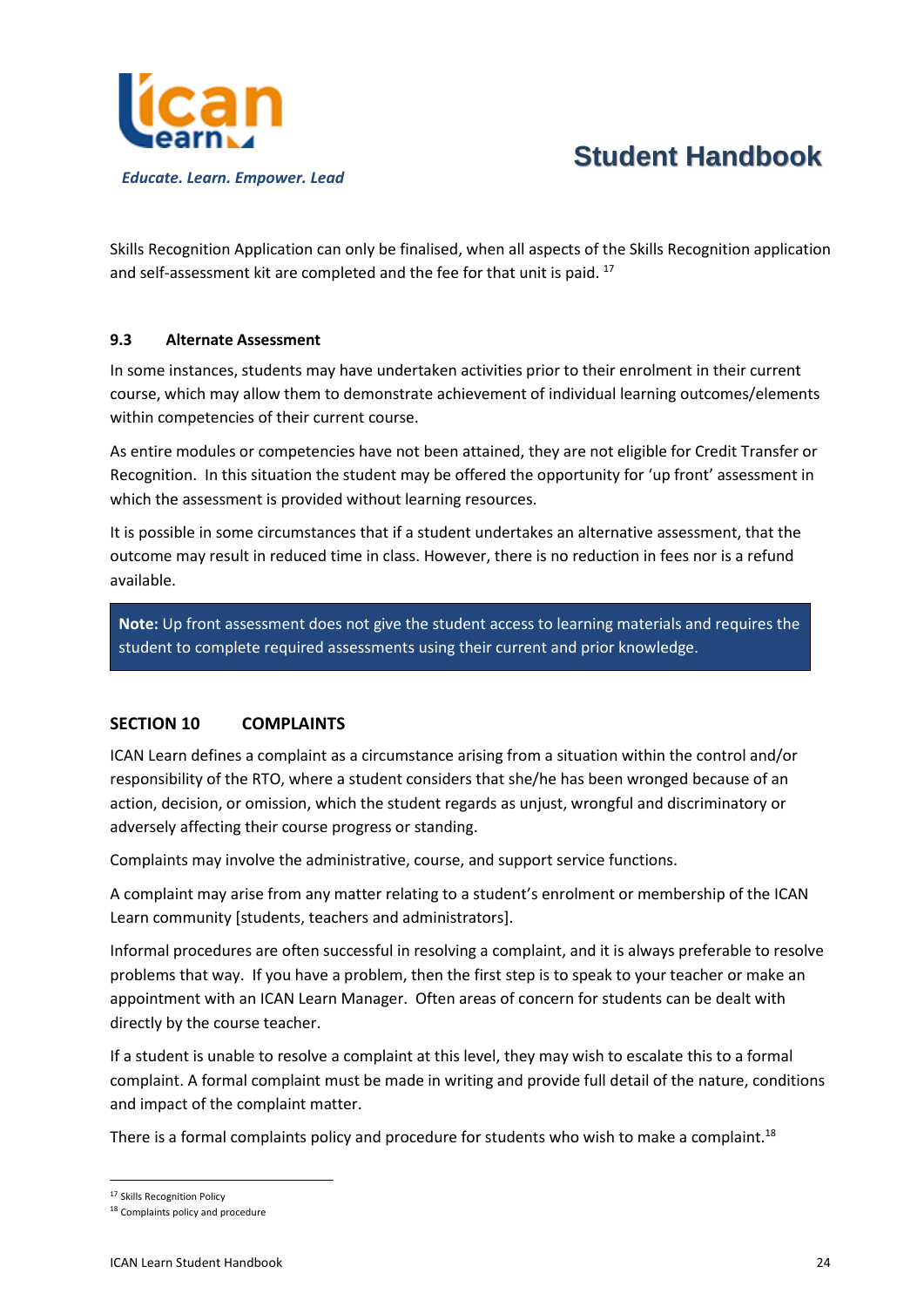

The Complaints and Appeals Policy outlines:

- Types of complaints
- Ways of making complaints
- Student rights
- Specific complaints processes [e.g. VET student loan complaints]
- Appeals
- External dispute resolution approaches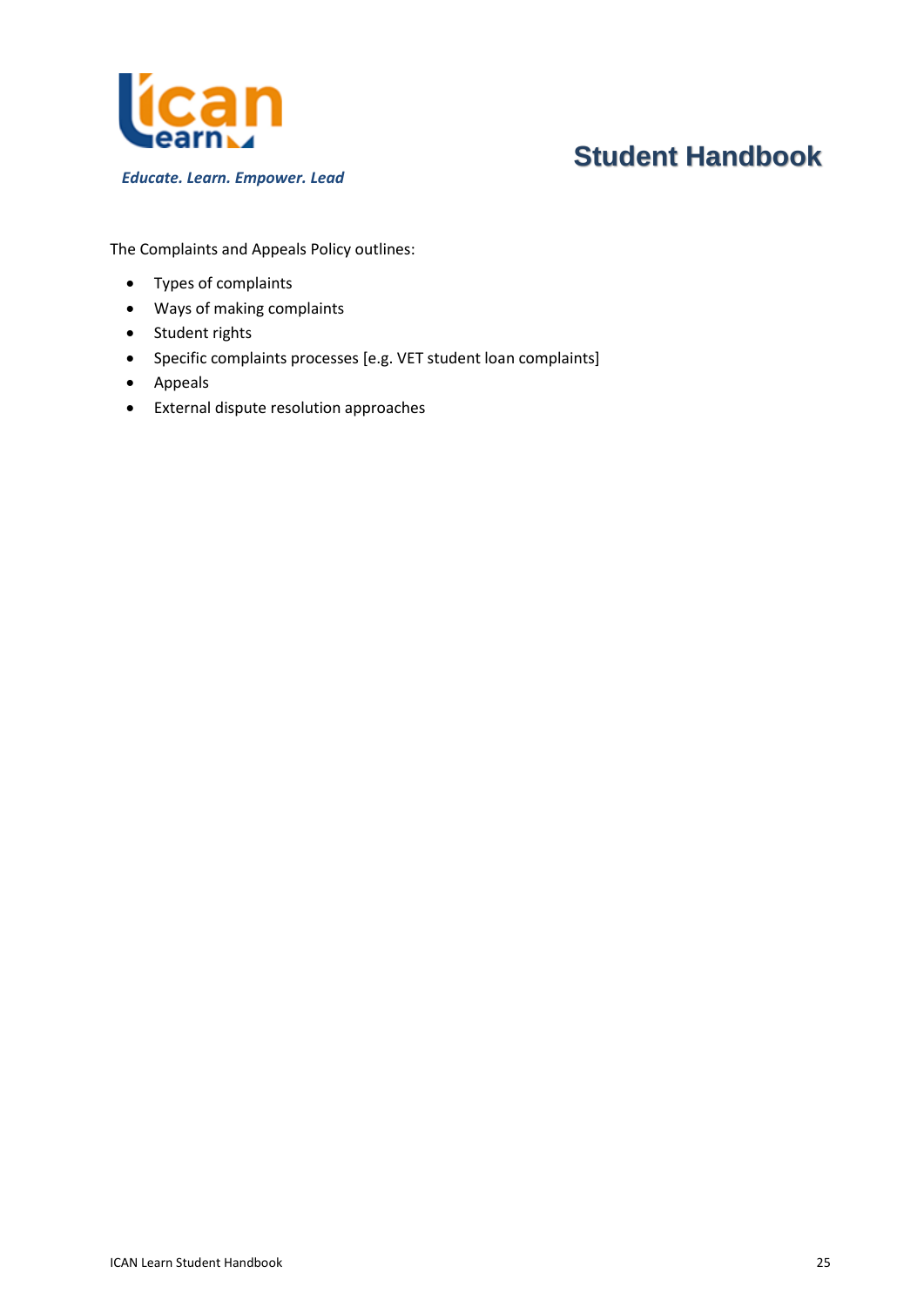

# <span id="page-26-0"></span>**SECTION 11 STAFF AND STUDENT CODE OF PRACTICE**

#### <span id="page-26-1"></span>**13.1 Overview**

It is understood that when you become a student, you have certain rights and responsibilities, as do staff members. The following points are made to clarify both what you as a student can reasonably expect of staff and what is expected of you as a student.

In a very significant way ICAN Learn strives to sustain a "culture of learning and respect" which requires a commitment by both staff and students.

The values central to this culture are:

- Promotion of principles of adult learning
- Excellence
- Honesty
- Mutual respect / unconditional positive regard
- Fairness
- Equity
- Social Justice

#### <span id="page-26-2"></span>**13.2 Staff Codes and Rights**

#### **13.2.1 Staff Code of Conduct**

Teaching staff will:

- Deliver the course as outlined in the course overview and timetable;
- Be punctual in terms of class, tutorial, online training session, or office consultation times;
- Provide and post contact details/office hours where staff are available for consultation;
- Inform students of class cancellations or other changes;
- Treat students with such courtesy and respect as we would want for ourselves;
- Respect students' viewpoints at all times and accommodate these where appropriate;
- Challenge common wisdom, including your own;
- Encourage students to be involved actively in the learning process; provide the highest quality learning environment and experience as resources permit;
- Be honest with students regarding our mistakes if we make them;
- Be fair in assessing students' work;
- Return students' marked assessment in the shortest reasonable time and within the timeframes outlined in the assessment policy and procedure;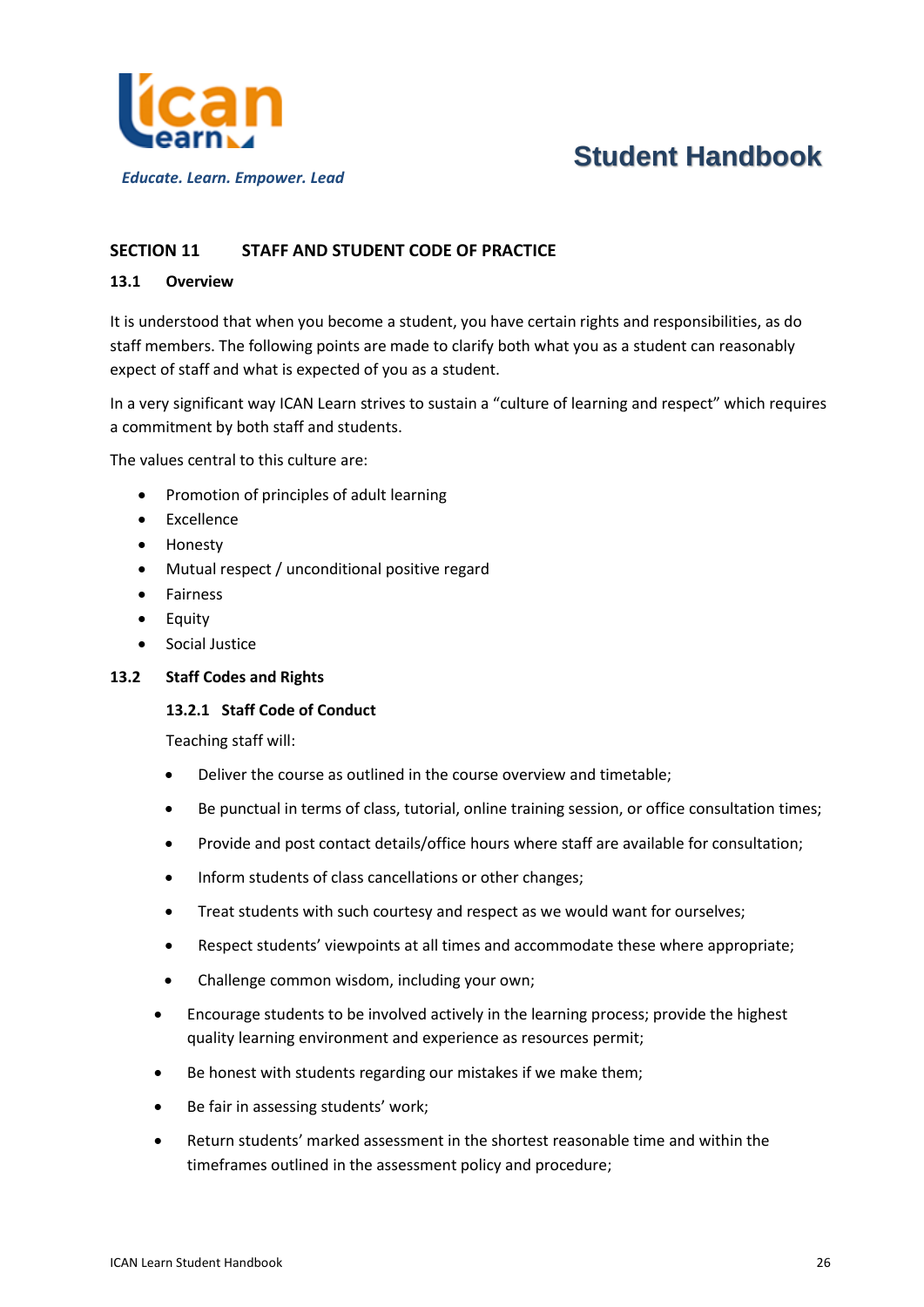

*Educate. Learn. Empower. Lead*

- Provide constructive feedback (where appropriate) on all marked assessment work returned to students;
- Provide an opportunity for subject evaluation by students; and
- Provide a safe learning environment.

# **13.2.2 Staff Rights and Responsibilities**

Teachers and other staff at ICAN Learn have rights in the learning environment. They include the right to:

- Uphold standards of best practice in the assessment of learning;
- Deliver subject materials or provide learning experiences in an environment free from discrimination or harassment based on gender, sexual persuasion, age, disability, marital status, ethnicity, religion, disability, or physical features;
- Refer assessment or course progress matters to the appropriate Manager;
- Be treated with respect by students and staff alike; and
- Be valued for their skills and expertise by both students and ICAN Learn.

### <span id="page-27-0"></span>**13.3 Student codes and Rights**

### **13.3.1 Student Code of Conduct**

Students will:

- Take responsibility for their own learning;
- Take full advantage of learning resources and opportunities made available;
- Be punctual;
- Respect the right of staff and other students to express their views;
- Critically reflect on their own established views;
- Ensure that submitted assessment work is authentic;
- Be honest about learning problems or personal difficulties and seek assistance as soon as possible;
- Negotiate extensions for assessments directly with teachers before the due date;
- Ensure awareness of teacher's contact details to ensure that messages get to them;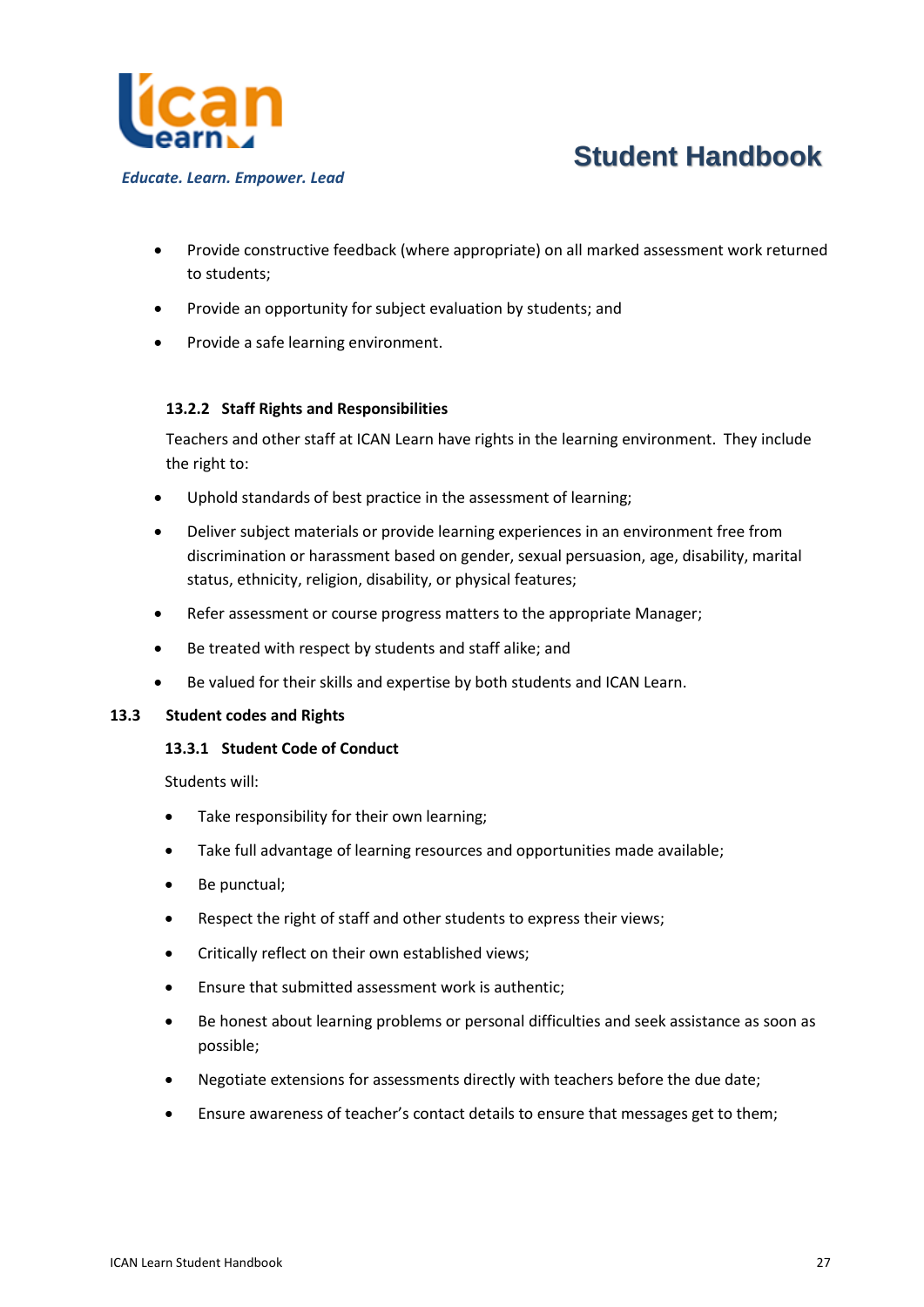

*Educate. Learn. Empower. Lead*

- Keep in mind that during Learning in the Workplace experiences<sup>19</sup>, students represent ICAN Learn. In these circumstances, students should always be punctual, dress appropriately and behave in a manner that enhances the community's view of ICAN Learn and the financial counselling profession;
- Provide honest and fair assessment of teachers when completing course evaluations.

# **13.3.2 Student Rights and Responsibilities**

The student has the right to:

- A learning environment free from discrimination or harassment based on gender, sexual orientation, age, disability, marital status, ethnicity, religion or physical features;
- Offer considered and respectful feedback to staff even if it has not been expressly solicited;
- Appeal on decisions related to course progress. This can include having assessments reassessed, final outcomes reconsidered, program committee decisions reviewed, or any other assessment matter where you have a strong reason to believe you are being unfairly treated, and where you have tried unsuccessfully to discuss and negotiate the matter; and
- Complain to the Teacher, the Administration Team, the Course Coordinator or the Executive Officer (usually in this order) if you believe a staff member is behaving unacceptably (wherever possible, it is best to have previously raised the matter with the teacher concerned). For full ICAN Learn Policy on Student Conduct, please refer to

The student has the responsibility to:

- Be respectful to other students and teachers;
- Be present at all scheduled classes ;
- Let the teacher know in writing if unable to attend a class and give a reason;
- Provide genuine and valid responses to assessments;
- Submit assessments by the due date;
- Request assessment extensions in writing only no less than 3 days in advance;
- Be involved in Learning in the Workplace<sup>20</sup> activities in a professional manner as set out in the rules and guidelines for Learning in the Workplace;
- Do their best in all aspects of the course, including classroom engagement, whether virtual or in person;

 $19$  Qualifications that require Learning in the Workplace experience as part of their assessment

 $20$  Qualifications that require Learning in the Workplace experience as part of their assessment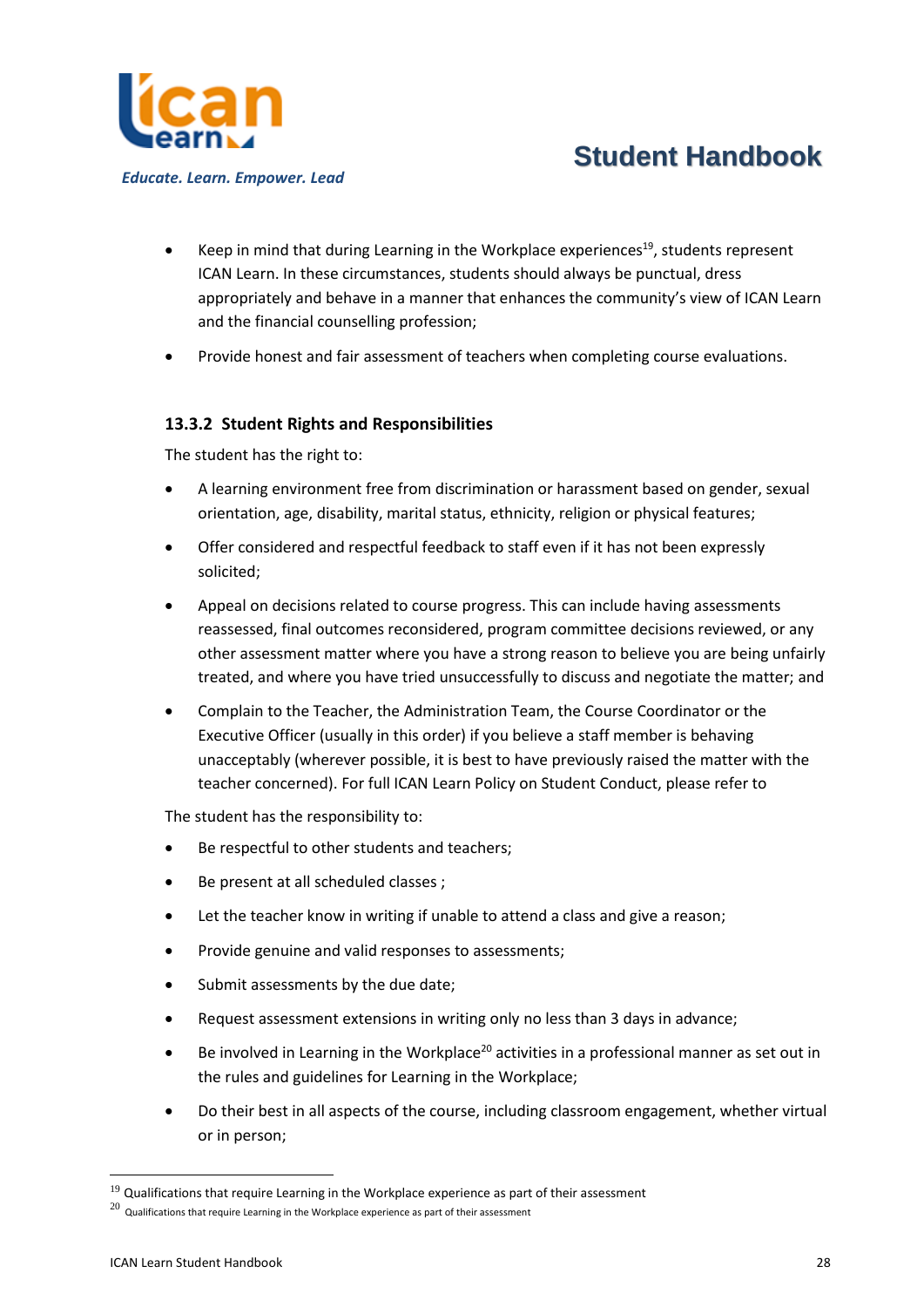

• To communicate challenges at their earliest convenience to the teacher of the unit/ course and / or the course coordinator.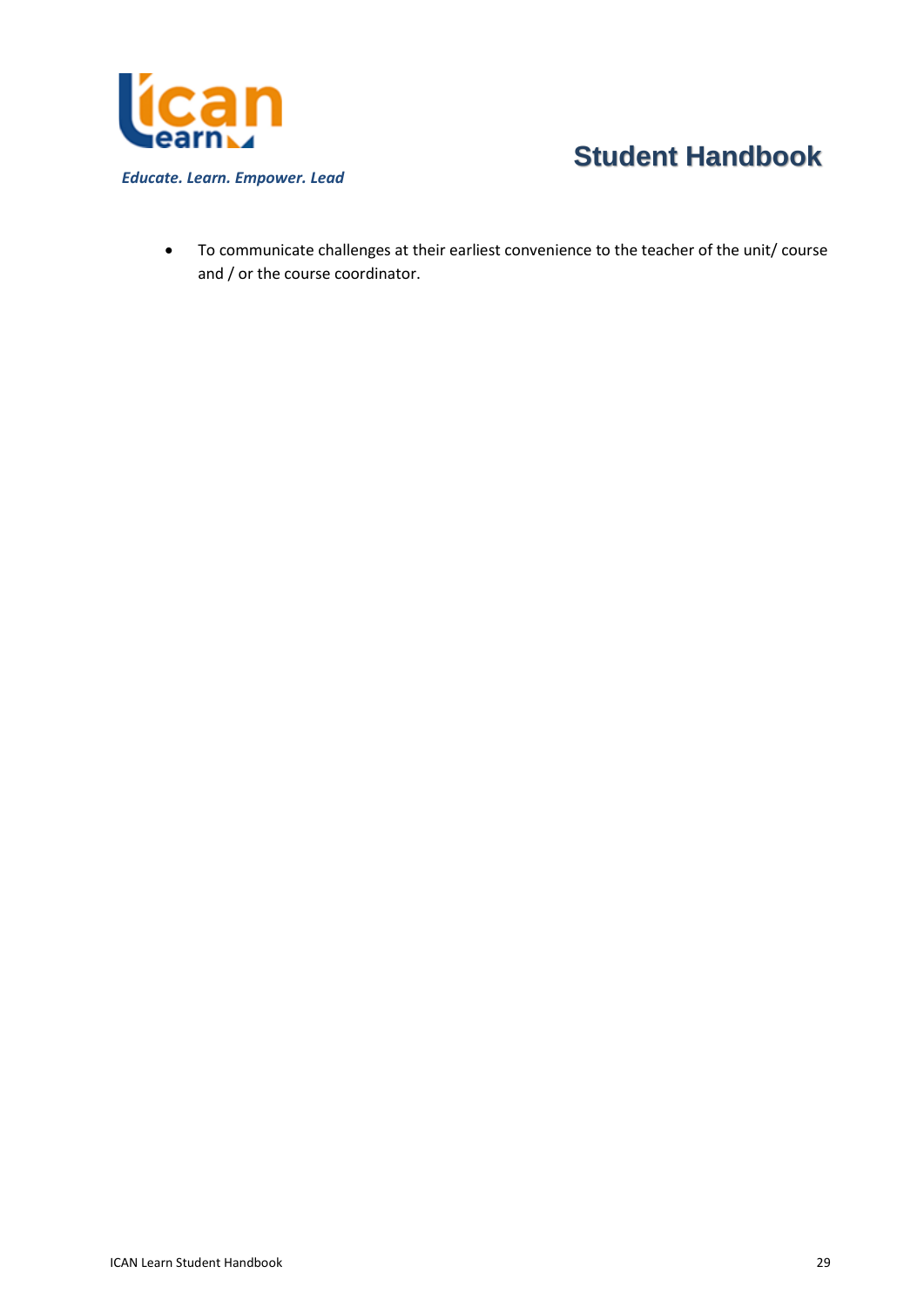

*Educate. Learn. Empower. Lead*

# <span id="page-30-0"></span>**SECTION 12 STUDENT SUPPORT SERVICES**

### **14.1 Overview**

ICAN Learn provides opportunities for support through the ICAN Learn management team and individual teachers throughout the student journey.

### **14.2 Counselling**

ICAN Learn may be able to assist students by referring to counselling support if available [location dependent] or recommend other supports. ICAN financial counselling services are available to assist students in financial difficulty.

# **14.3 Equity and Diversity**

ICAN Learn is committed to being fair, equitable and sensitive to the diverse needs of all its students and staff in all its policies and practices.

ICAN Learn fosters a strategic approach to equity and social justice, develops and implements policies; provides advice to staff, students, supervisors and senior managers, including in the resolution of discrimination and harassment-based grievances; and provides direct support services for Indigenous students and students with a disability or other challenges.

### **14.4 Indigenous Student Support**

ICAN Learn is committed to the development, education and support of Aboriginal and Torres Strait Islander people, both through consumer advocacy [ICAN] within the context of social justice and also through education to assist the development of an empowered Indigenous workforce.

ICAN employs Indigenous persons in the organisation to facilitate the provision of cultural support for all aspects of educational and personal needs of Indigenous students.

ICAN Learn is committed to the education of non-indigenous students about the culture of the Aboriginal and Torres Strait Islander people through its course content.<sup>21</sup>

### **14.6 Financial Difficulty**

ICAN provides financial counselling services to consumers across Australia. Should students have financial issues, they may contact the finance department if the matter is fee related and are welcome to make a confidential appointment with one of the ICAN financial counsellors for other personal financial difficulties – all services are free.

<sup>21</sup> Access & Equity Policy / Learner Support Policy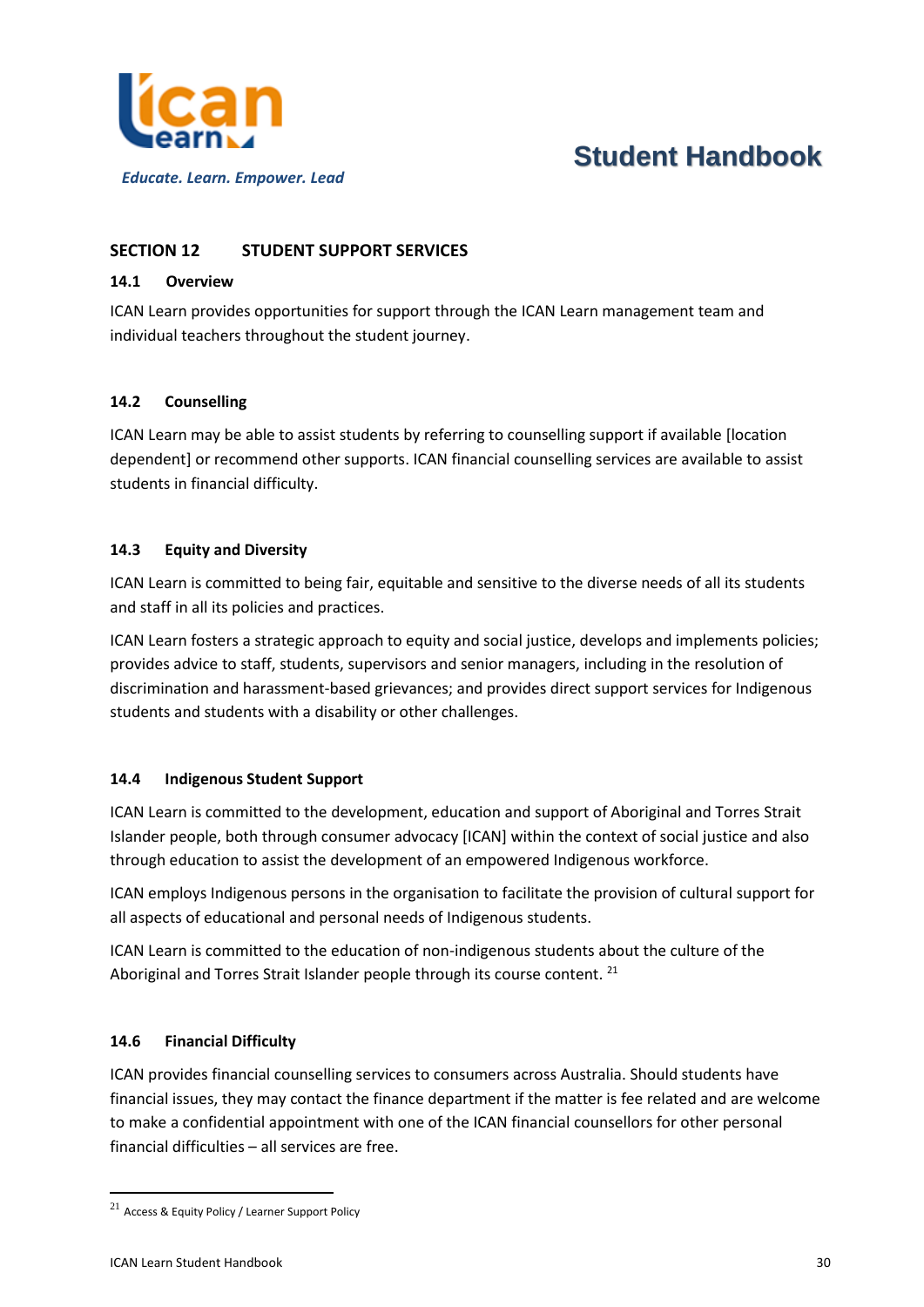

ICAN Learn will consider financial difficulties in relation to fee payments and will work with the student and finance department to resolve these issues.

Matters relating to fees and financial difficulty are outlined in the Fees Policy and Procedure.

Questions about accounts or to make payment arrangements go t[o accounts@ican.org.au](mailto:accounts@ican.org.au)

#### <span id="page-31-0"></span>**SECTION 13 RESULTS**

- The relevant teacher advises individual unit outcomes achieved throughout the course to the student via the online learning and assessment portal.
- Unit results are entered into the student record throughout the course and the administration team checks results fortnightly to ensure accuracy.
- Results data is recorded in the Student USI portal via the required AVETMISS reporting to Government on an annual basis [at minimum].
- Results are sent to individual students by email within 10 business days of course completion.
- When the soft copy of the Record of Results / Parchment / Statement of Attainment is sent to the student via electronic means, the student is asked whether they would like a hard copy to be sent by registered mail. At this point the student must provide the correct address for this to occur.
- Hard copies of Qualifications, Record of Results and Statements of Attainment are provided to the student within 30 calendar days.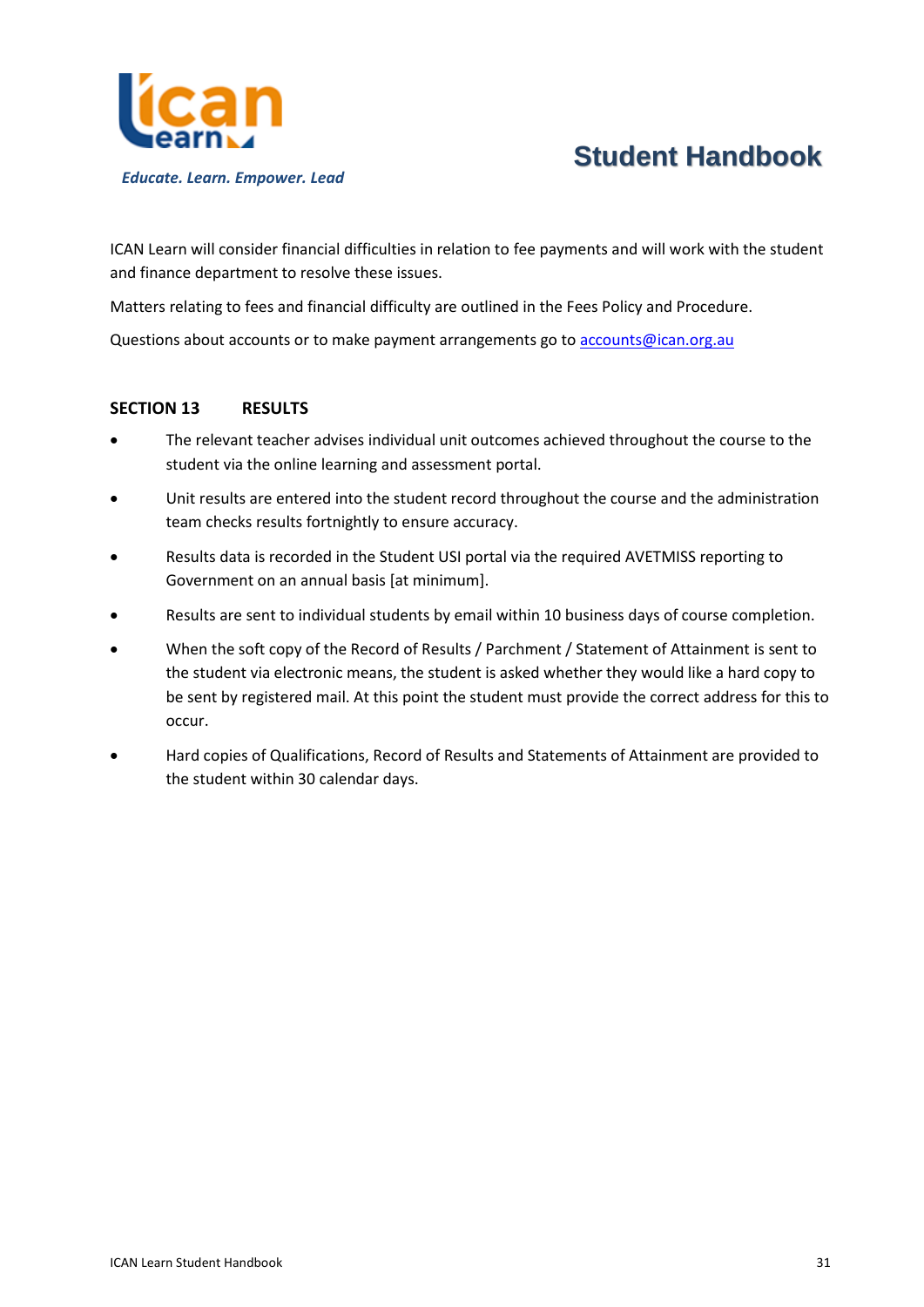

# <span id="page-32-0"></span>**SECTION 14 QUALIFICATIONS**

### **14.1 Issuing qualifications**

ICAN Learn management will ensure qualifications and certificates issued by ICAN Learn are only those that relate to the ICAN Learn scope of registration and certify the achievement of a learner whom ICAN Learn has assessed as meeting the requirements of the relevant AQF qualifications, skills sets, units of competency or VET courses.

ICAN Learn maintains a QR individual identifier code for all qualifications issued. This system can be accessed by the qualification recipient using a QR reader to determine the authenticity of the qualification.

# <span id="page-32-1"></span>**14.2 Retaining documentation**

Records of all issued Statements of Attainment, Record of Results and Parchments are recorded in a Qualifications Issuance Register is maintained by ICAN Learn for 30 years in keeping with VET legislation.

### <span id="page-32-2"></span>**14.3 Access to previously earned qualifications**

ICAN Learn ensures that all records of Learner achievement of AQF qualifications and Statements of Attainment are accessible to current and past learners.

ICAN Learn uses a QR code for each qualification issued. This QR code can be scanned externally to obtain details of the validity of the qualification. ICAN Learn maintains student data and the QR code list as required by legislation.

Access to qualification using the QR code is free. Should a past student request a printed or reissued copy of their qualification, a cost will be incurred.

# <span id="page-32-3"></span>**14.4 Compliance with VET regulation**

ICAN Learn provides reports of its records of AQF qualifications and Statements of Attainment issued, to its VET Regulator on a regular basis, as determined by the VET Regulator.

ICAN Learn maintains a register (list) of all AQF qualifications that ICAN Learn is authorised to issue.

ICAN Learn maintains an auditable register of all AQF qualifications and Statements of Attainment that

ICAN Learn has issued. Information contained in the register includes:

- Name of the student the qualification is issued to;
- AQF qualification by its full title;
- Unique qualification / parchment number; and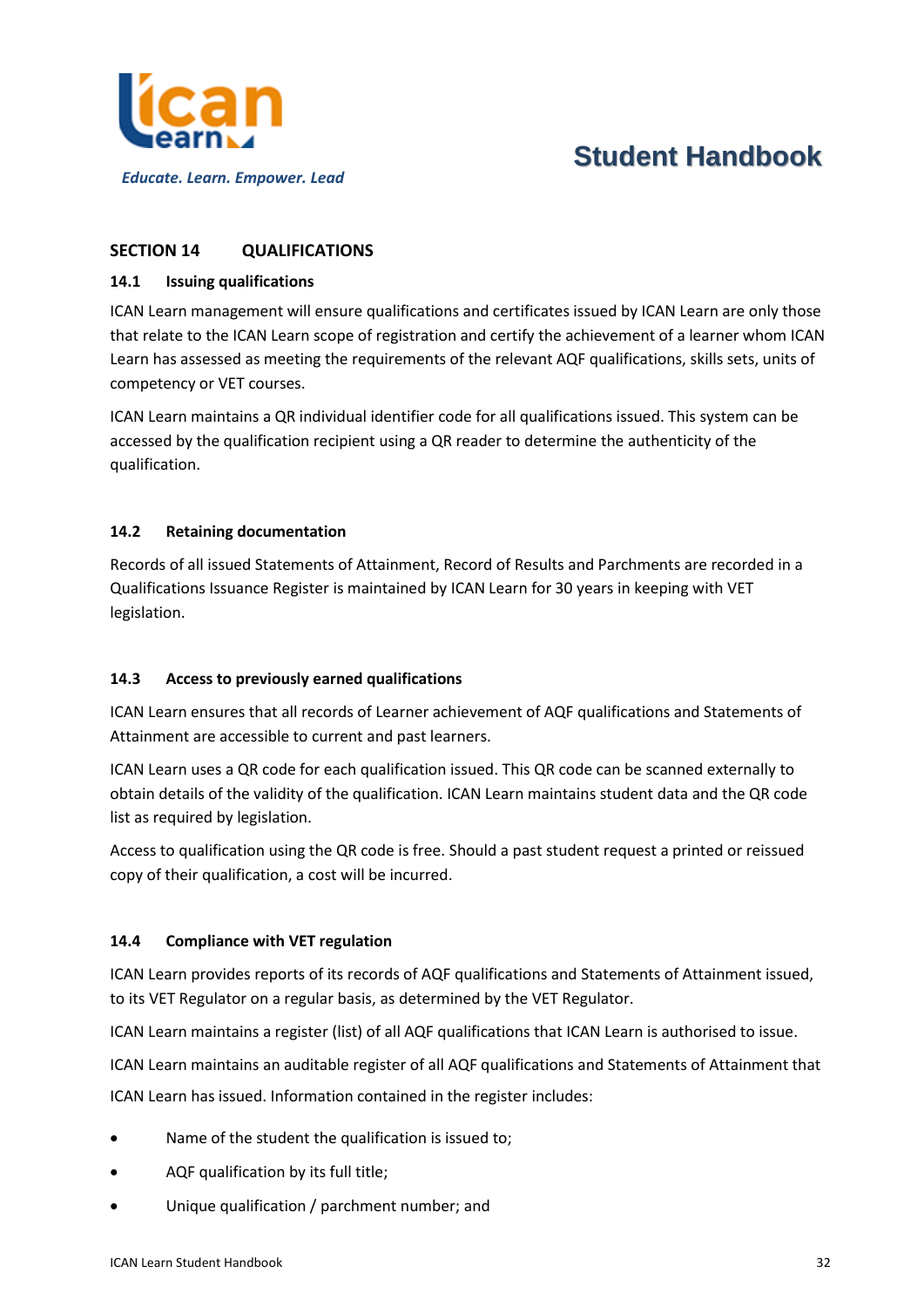

Date of issue/award/conferral.

The register is available for review by auditors and is exportable from the ICAN Learn Student Management System.

ICAN Learns ensure that all certificates issued that relate to AQF Qualifications and Skills Sets, units of competency or VET courses are only issued on the completion of all course assessment and reporting requirements.

### <span id="page-33-0"></span>**14.5 Qualification issuance procedure**

- 14.5.1 As soon as practical after receiving the confirmation of achievement of competency from ICAN Learn Teaching staff, the competency decision will be formalised by issuing a Statement of Attainment or Certifying the Qualification.
- 14.5.2 Issuance of all certifications that are verified by ICAN Learn management team must occur in no less than 5 working days and before the expiry of 30 calendar days provided all fees the learner owes to ICAN Learn have been paid.
- 14.5.3 Only the Executive Officer or designated person has the authority to sign AQF Qualifications and Statements of Attainment.
- 14.5.4 The ICAN Learn Management team ensures that the Legal entity's seal is applied to every issued Qualification and Statement of Attainment.
- 14.5.5 In accordance with its Records Management Policy, ICAN Learn retains records of qualifications and Statements of Attainment it has issued for a period of 30 years.
- 14.5.6 On issuance of AQF qualifications the ICAN Learn Management team ensures that achievement data is entered and recorded within the ICAN Learn Student Management System.
- 14.5.7 ICAN Learn provides reports of its records of qualifications and statements of attainment to the VET Regulator on a regular basis, as determined by the VET Regulator. [Minimum reporting is annual] [commonly known as AVETMISS reporting].
- 14.5.8 Before signing AQF qualifications and Statements of Attainment, ICAN Learn ensures that these are formatted in accordance with the:
	- Australian Qualifications Framework 2nd edition January 2013.
	- Schedule 5 of the Standards for RTO's 2015. (see Below).
	- National Logo requirements.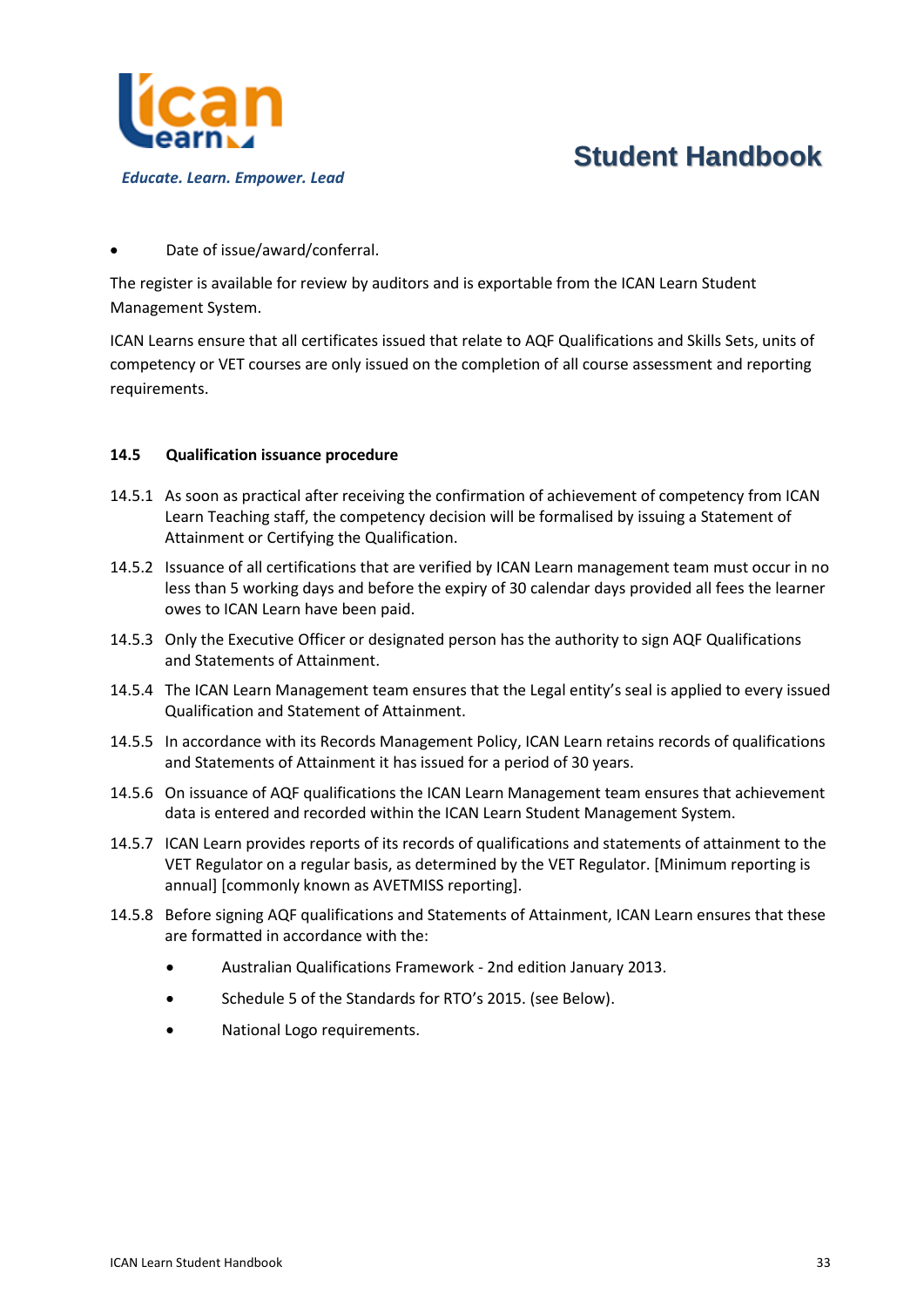

# <span id="page-34-0"></span>**SECTION 15 Cessation of operation**

In the event of ICAN Learn ceasing to operate as an RTO, ICAN Learn is committed to and responsible for assisting students to transfer to another training organisation that will suitably meet their training and qualification requirements.

Students are notified at the earliest possible time in the event that ICAN Learn will cease to operate; a refund will be offered for any training not delivered.

ICAN Learn will ensure that all required documentation is sent to ASQA [as per legislation and regulation] to ensure that students can access information as required.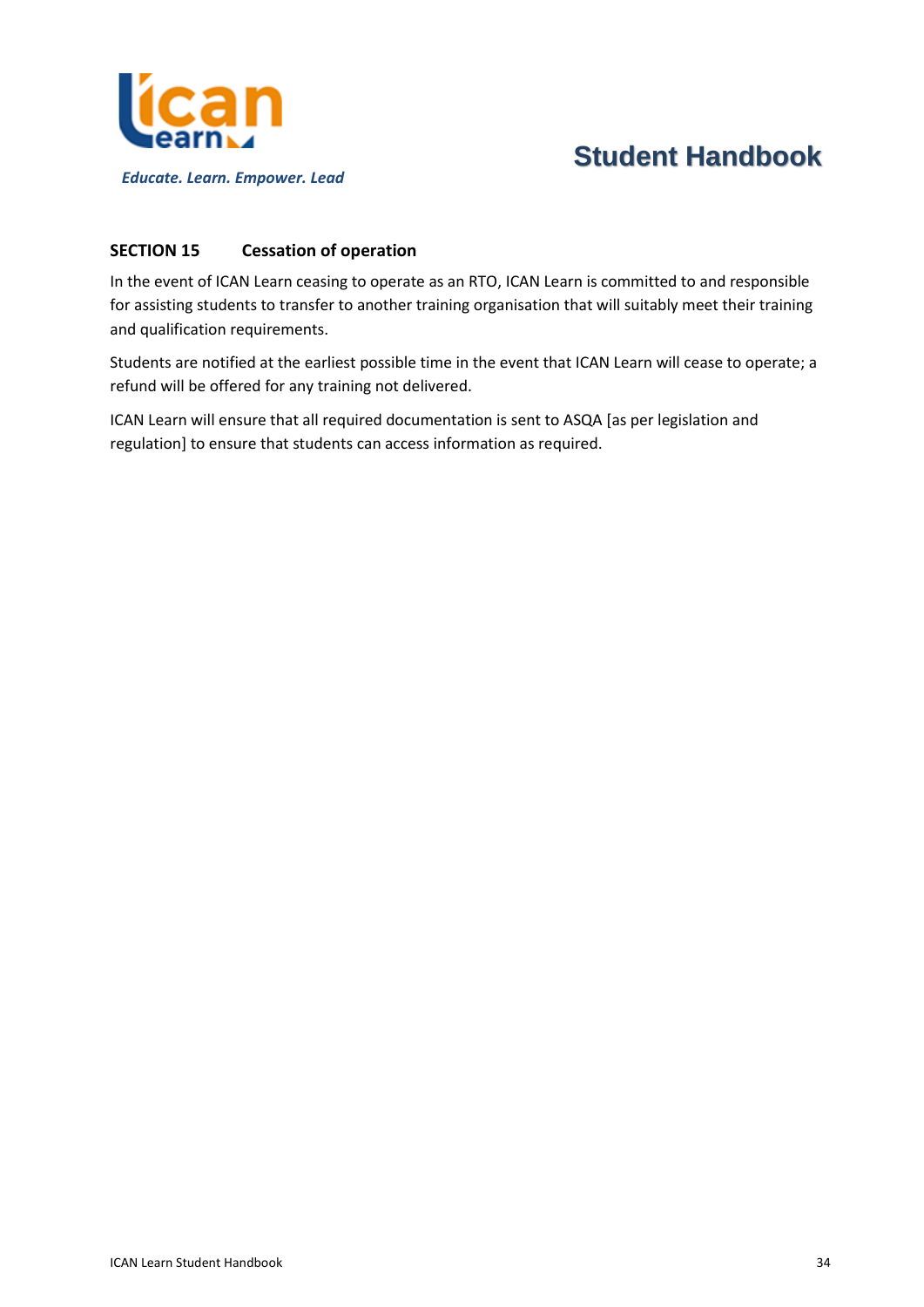

# <span id="page-35-0"></span>**APPENDIX 1 THE AUSTRALIAN FINANCIAL COUNSELLING CODE OF ETHICAL PRACTICE**

The Australian Financial Counselling Code of Ethical Practice is a guidance for those undertaking the Diploma of financial counselling and is used throughout the course.

[https://www.financialcounsellingaustralia.org.au/docs/australian-financial-counselling-code-of-ethical](https://www.financialcounsellingaustralia.org.au/docs/australian-financial-counselling-code-of-ethical-practice/)[practice/](https://www.financialcounsellingaustralia.org.au/docs/australian-financial-counselling-code-of-ethical-practice/)

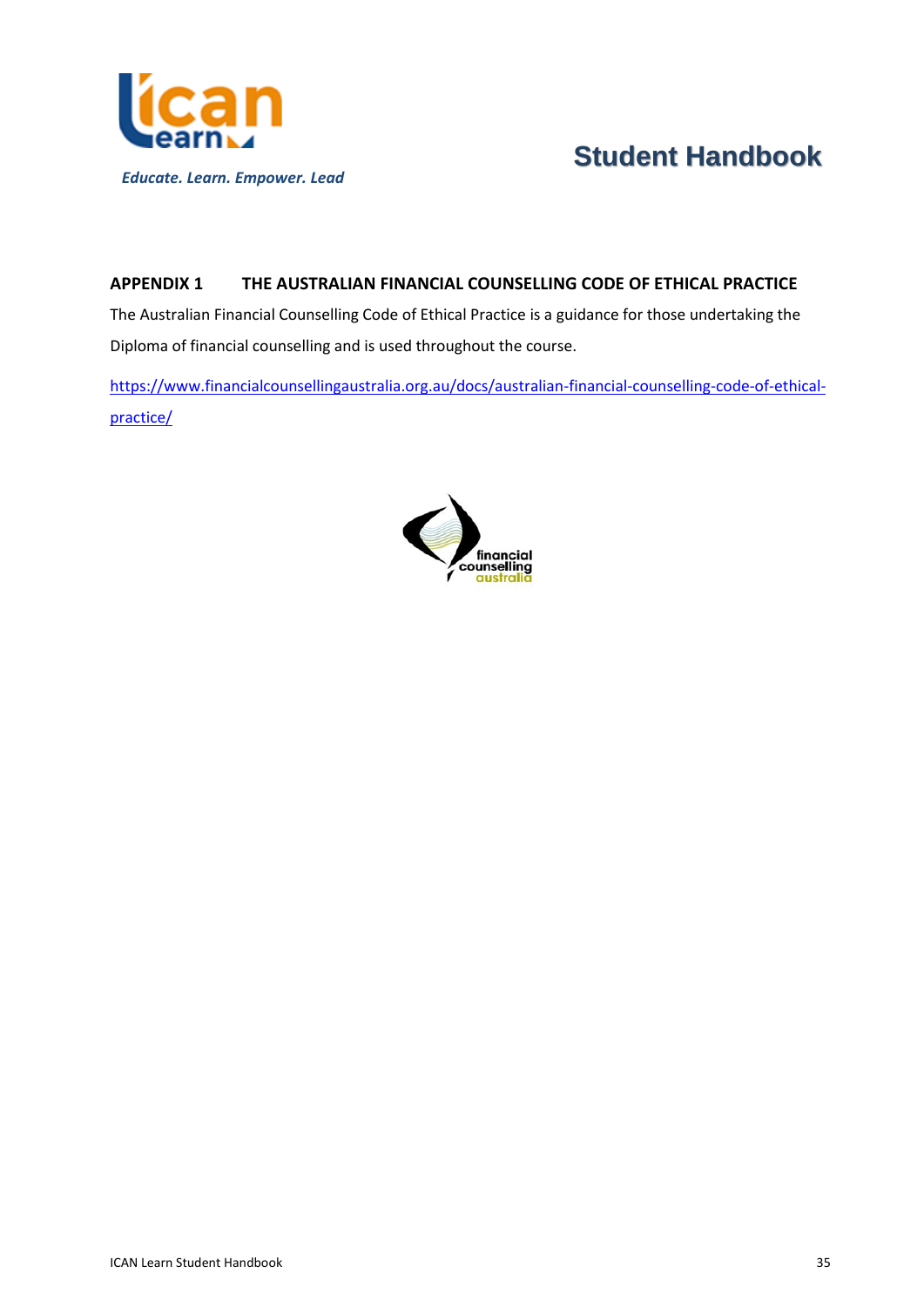

#### *Educate. Learn. Empower. Lead*

# **Student Handbook**

### <span id="page-36-0"></span>**APPENDIX 2 HARVARD REFERENCING**

Full detail of Harvard Referencing may be found at the following WEB Reference:

#### <https://www.mybib.com/>

You will be able to create a referencing list within Mybib and add this to any assessments you are completing.

Manual Harvard referencing method is below:

### **Harvard Reference List Overview<sup>22</sup>**

Reference lists are created to allow readers to locate original sources themselves. Each citation in a reference list includes various pieces of information including the:

- 1. Name of the author(s)
- 2. Year published
- 3. Title
- 4. City published
- 5. Publisher
- 6. Pages used

*Generally, Harvard Reference List citations follow this format:* 

• Last name, First Initial. (Year published). Title. City: Publisher, Page(s).

Citations are listed in alphabetical order by the author's last name.

If there are multiple sources by the same author, then citations are listed in order by the date of publication.

#### **Harvard Reference List Citations for Books with One Author**

The structure for a Harvard Reference List citation for books with one author includes the following:

• Last name, First initial. (Year published). *Title*. Edition. (Only include the edition if it is not the first edition) City published: Publisher, Page(s).

If the edition isn't listed, it is safe to assume that it is the first edition and does not need to be included in the citation.

#### **Example: One author AND first edition:**

• Patterson, J. (2005). *Maximum ride*. New York: Little, Brown.

<sup>22</sup> <http://www.citethisforme.com/harvard-referencing>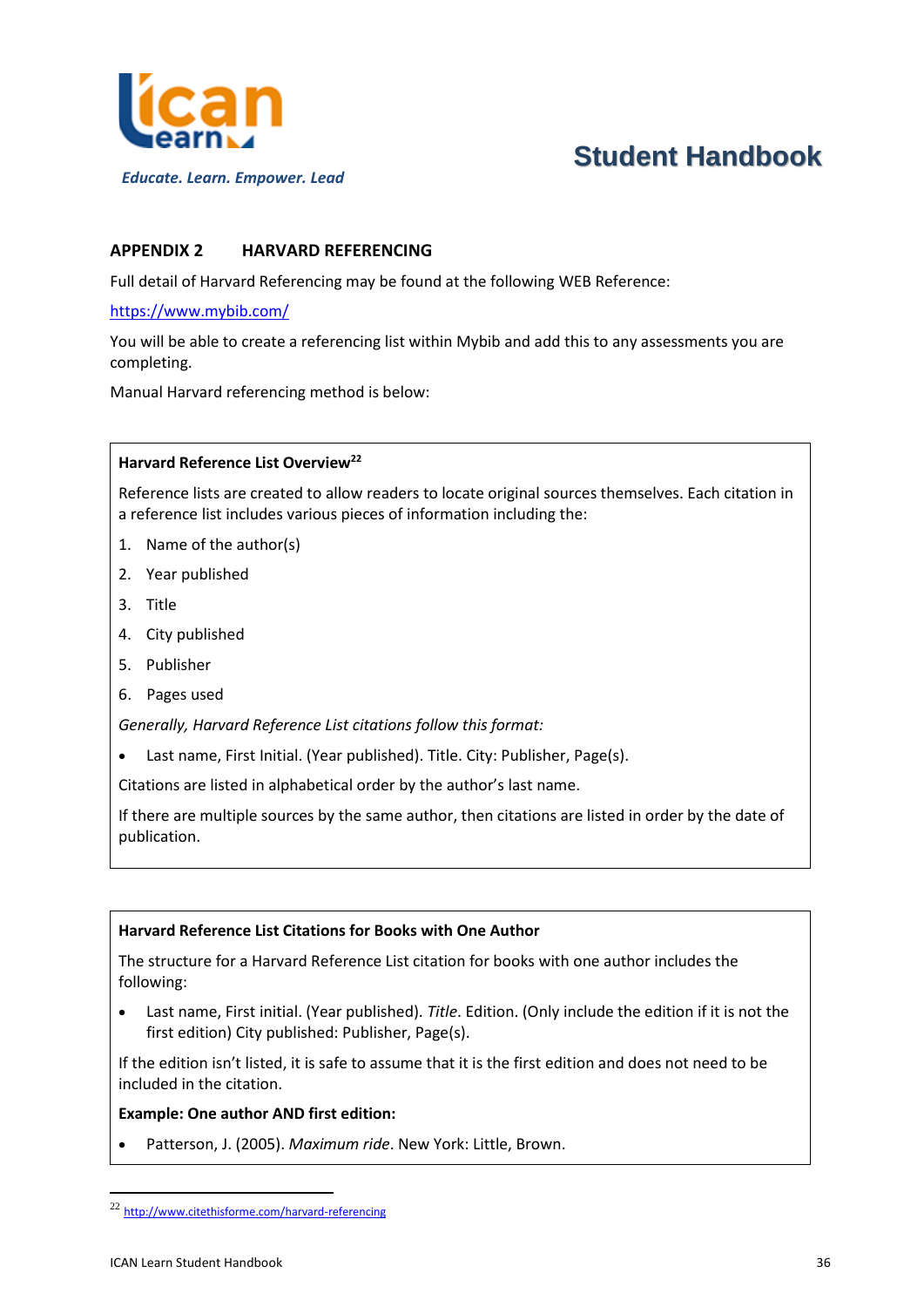

*Educate. Learn. Empower. Lead*

### **Example: One author AND NOT the first edition**

• Dahl, R. (2004). *Charlie and the chocolate factory*. 6th ed. New York: Knopf.

#### **Harvard Reference List Citations for Books with Two or More Authors**

When creating a citation that has more than one author, place the names in the order in which they appear on the source. Use the word "and" to separate the names.

• Last name, First initial. and Last name, First initial. (Year published). Title. City: Publisher, Page(s).

#### **Example:**

- Desikan, S. and Ramesh, G. (2006). *Software testing*. Bangalore, India: Dorling Kindersley, p.156.
- Vermaat, M., Sebok, S., Freund, S., Campbell, J. and Frydenberg, M. (2014). *Discovering computers*. Boston: Cengage Learning, pp.446-448.
- Daniels, K., Patterson, G. and Dunston, Y. (2014). *The ultimate student teaching guide*. 2nd ed. Los Angeles: SAGE Publications, pp.145-151.
- *\* remember, when citing a book, only include the edition if it is NOT the first edition!*

### **Harvard Reference List Citations for Chapters in Edited Books**

When citing a chapter in an edited book, use the following format:

- Last name, First initial. (Year published). Chapter title. In: First initial. Last name, ed., *Book Title*, 1st ed.\* City: Publisher, Page(s).
- Bressler, L. (2010). My girl, Kylie. In: L. Matheson, ed., *The Dogs That We Love*, 1st ed. Boston: Jacobson Ltd., pp. 78-92.

### *\* When citing a chapter in an edited book, the edition is displayed, even when it is the first edition.*

### **Harvard Reference List Citations for Multiple Works By The Same Author**

When there are multiple works by the same author, place the citations in order by year. When sources are published in the same year, place them in alphabetical order by the title.

### **Example:**

- Brown, D. (1998). *Digital fortress*. New York: St. Martin's Press.
- Brown, D. (2003). *Deception point*. New York: Atria Books.
- Brown, D. (2003). *The Da Vinci code*. New York: Doubleday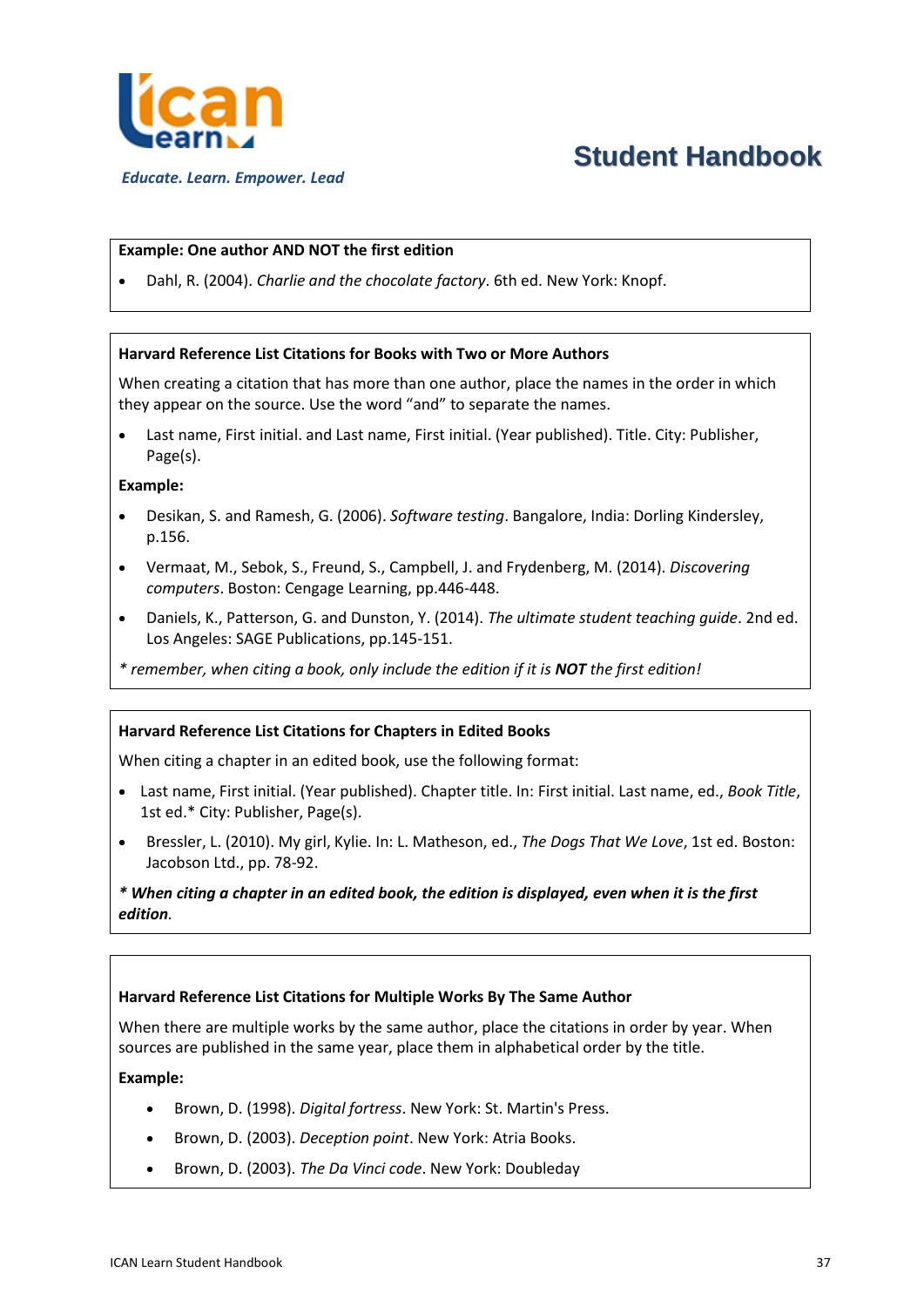

*Educate. Learn. Empower. Lead*

# **Student Handbook**

#### **Harvard Reference List Citations for Print Journal Articles**

The standard structure of a print journal citation includes the following components:

• Last name, First initial. (Year published). Article title. *Journal*, Volume (Issue), Page(s).

#### **Examples:**

- Ross, N. (2015). On Truth Content and False Consciousness in Adorno's Aesthetic Theory. *Philosophy Today*, 59(2), pp. 269-290.
- Dismuke, C. and Egede, L. (2015). The Impact of Cognitive, Social and Physical Limitations on Income in Community Dwelling Adults With Chronic Medical and Mental Disorders. *Global Journal of Health Science*, 7(5), pp. 183-195.

#### **Harvard Reference List Citations for Journal Articles Found on a Database or on a Website**

When citing journal articles found on a database or through a website, include all of the components found in a citation of a print journal, but also include the medium ([online]), the website URL, and the date that the article was accessed.

#### **Structure:**

• Last name, First initial. (Year published). Article Title. *Journal*, [online] Volume(Issue), pages. Available at: URL [Accessed Day Mo. Year].

#### **Example:**

• Raina, S. (2015). Establishing Correlation Between Genetics and Nonresponse. *Journal of Postgraduate Medicine*, [online] Volume 61(2), p. 148. Available at: http://www.proquest.com/products-services/ProQuest-Research-Library.html [Accessed 8 Apr. 2015].

#### **Harvard Reference List Citations for Print Newspaper Articles**

When citing a newspaper, use the following structure:

• Last name, First initial. (Year published). Article title. *Newspaper*, Page(s).

#### **Example:**

• Weisman, J. (2015). Deal Reached on Fast-Track Authority for Obama on Trade Accord. *The New York Times*, p.A1